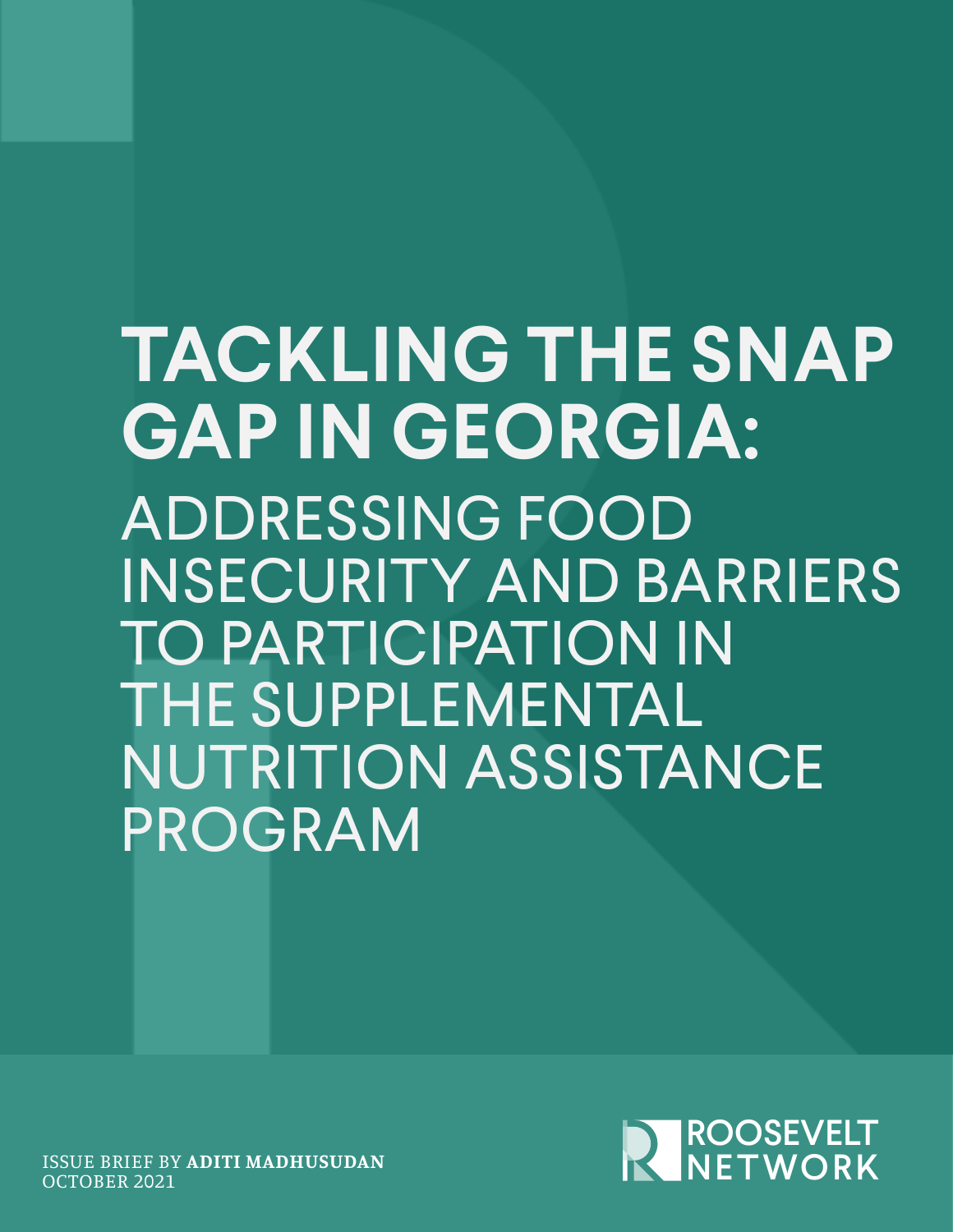# **TABLE OF CONTENTS**

- **3 Executive Summary**
- **4 Introduction**

#### **6 The Impacts and Distribution of Food Insecurity**

- 6 Unequal Distribution of Food Insecurity
- 7 Food Insecurity in Georgia Effects of Food Insecurity

#### **8 An Overview of the Supplemental Nutrition Assistance Program (SNAP)**

- 10 Administrative Processes For SNAP in Georgia
- 11 Gaps in SNAP Participation

#### **1 3 Recommendations to Address Food Insecurity and Improve SNAP Participation Among Eligible Individuals in Georgia**

- Establish Best Practices for Addressing Food Insecurity in Health Care Facilities Across Georgia 14
- Expand Network of Health Care Facilities, Senior Centers, and Community-Based Organizations Providing Assistance for SNAP Across Georgia 16
- **1 9 Conclusion**
- **2 1 References**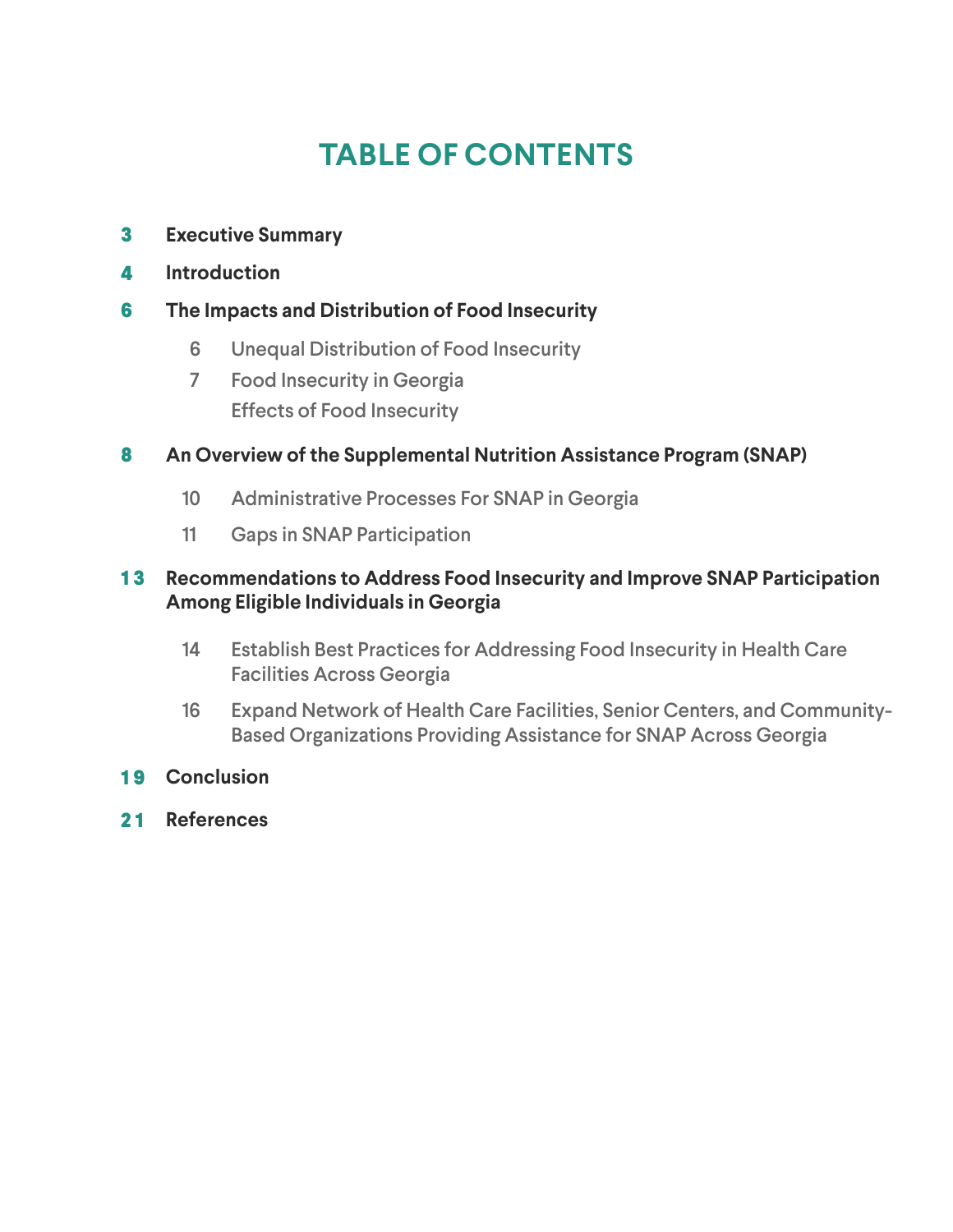# **EXECUTIVE SUMMARY**

Food insecurity is classified by the United States Department of Agriculture (USDA) as a condition in which access to adequate food is limited or uncertain (USDA Economic Research Service 2021). Very low food security is characterized by decreased food intake and by repeated disruptions in eating patterns, as many food insecure individuals are unable to afford balanced meals (USDA Economic Research Service 2021). In Georgia, the rate of poverty is almost 15 percent (Spotlight on Poverty & Opportunity n.d.), and many residents struggle with food insecurity. An estimated one out of eight people in Georgia were considered to be food insecure before the COVID-19 pandemic, with about one out of every six children in the state facing food insecurity (Feeding America 2021b; Feeding America n.d.c; Gundersen et al. 2020). Food insecurity is associated with various dietrelated illnesses (Murthy 2016), so it is crucial that families and individuals suffering from food insecurity have access to assistance.

To receive support in obtaining sources of food, eligible Georgia residents can enroll in federally funded nutrition assistance programs, such as the Supplemental Nutrition Assistance Program (SNAP) and the Special Supplemental Nutrition Program for Women, Infants, and Children (WIC). SNAP is used widely across the US, including in Georgia, and has been a very effective anti-hunger program for those who participate in it. In 2015, SNAP lifted 8.4 million people in the United States out of poverty and lowered the overall poverty rate by 17 percent (Wheaton and Tran 2018). On average, 322,000 Georgia residents were kept out of poverty each year between 2013 and 2017 due to participation in SNAP (Center on Budget and Policy Priorities 2021b).

SNAP is widely recognized as one of the most effective programs funded by the federal government, yet several barriers limit its reach, and it is often underutilized in lowincome communities. A lack of awareness about eligibility for the program, stigma about receiving assistance, the lengthy application process, and administrative burdens have been cited as barriers for enrollment in the program, leaving many eligible families without any assistance (FitzSimons, Weill, and Parker n.d.). To better address food insecurity in the state and connect more individuals with SNAP, the Georgia Department of Community Health should establish statewide best practices for addressing food insecurity in health care facilities across Georgia, namely by promoting usage of the highly effective Hunger Vital Sign screening tool, by providing guidance to clinicians on how to approach discussions on food insecurity, and by outlining the types of community resources food insecure patients should be referred to. Furthermore, the Division of Family and Children Services within Georgia's Department of Human Services should

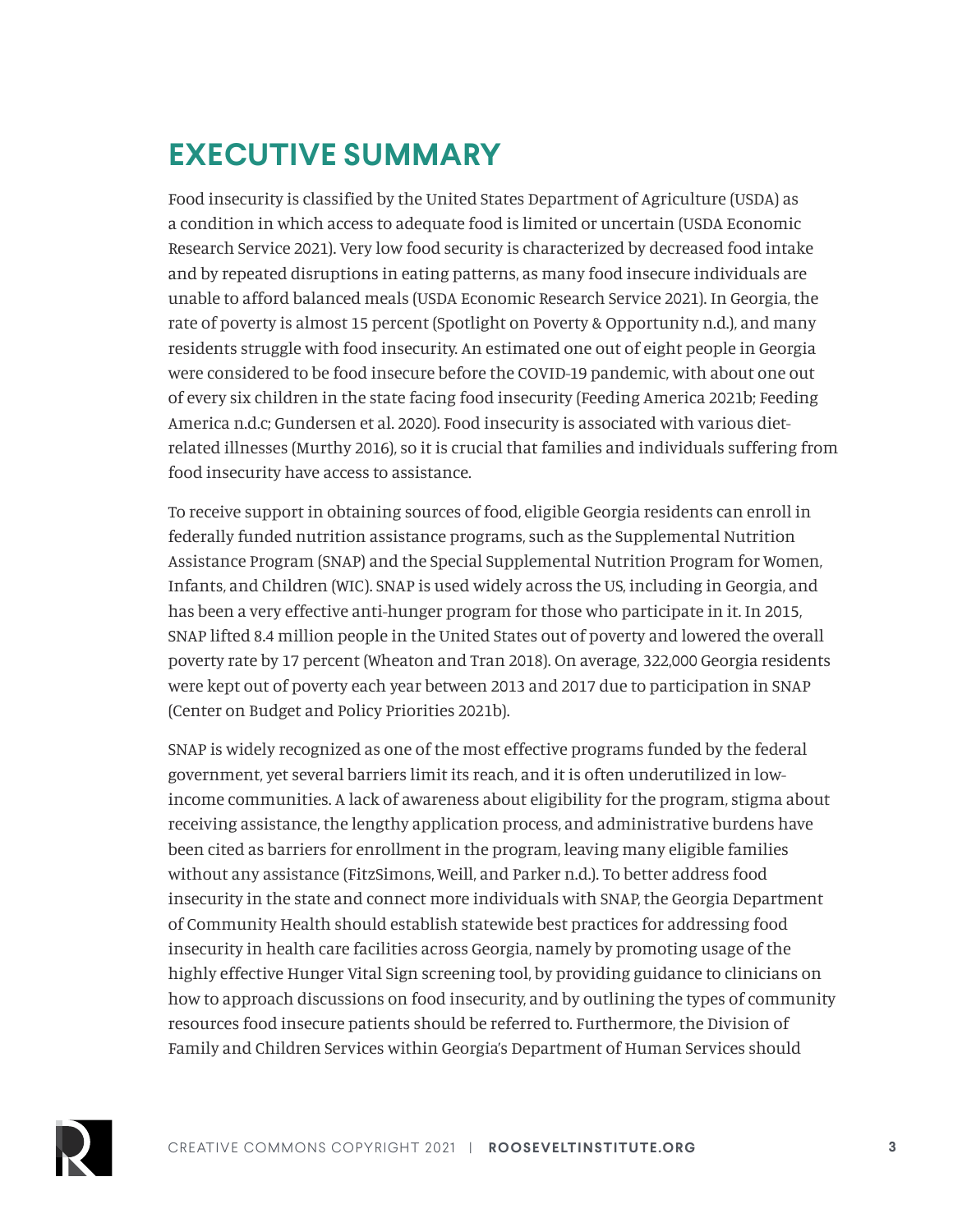work to expand the network of—and foster relationships between—health care facilities, senior centers, and community-based organizations across the state that can provide referrals or critical on-site assistance with initial SNAP applications and renewals. Together, these interventions can benefit Georgians experiencing food insecurity by providing additional avenues for initial SNAP enrollment and renewals, increasing awareness of SNAP, decreasing administrative burdens for both individuals and state agencies, and reducing the stigma associated with experiencing food insecurity and receiving SNAP benefits.

# **INTRODUCTION**

Food insecurity—which the United States Department of Agriculture (USDA) characterizes as a condition in which households experience "limited or uncertain access to adequate food" (USDA Economic Research Service 2021)—affects many people across the US. Food insecurity is associated with a higher risk of stress and symptoms of depression (Pourmotabbed et al. 2020), and it may play a role in the development of other health issues, including obesity, heart disease, hypertension, and diabetes (Murthy 2016; Seligman, Laraia, and Kushel 2010). In 2019, the nonprofit organization Feeding America estimated that 1,279,310 people were food insecure in Georgia—12 percent of the state's population (Feeding America n.d.c).

The COVID-19 pandemic has only exacerbated issues of food insecurity across the US. Although the overall rate of food insecurity was declining and reached its lowest point since the 1990s before the start of the pandemic, COVID-19 disrupted this trend (Feeding America 2021a). In March of 2020, the rate of food insecurity in the US was about 38 percent (Fitzpatrick, Harris, and Drawve n.d.)—over triple the rate in 2018, which was about 11 percent (Bauer 2020). Furthermore, the pandemic made those who were already food insecure more likely to become even more so—a national survey of low-income adults conducted during the middle of March 2020 showed that food insecure adults had a greater likelihood of reporting that they were laid off from their work and that their income would significantly decrease compared to food secure adults from low-income backgrounds (Wolfson and Leung 2020). According to estimates by Feeding America, around 45 million people in the United States experienced food insecurity in 2020. Because of the federal response to the pandemic and better economic situation since the start of the COVID-19 crisis in the US, the organization projects that this number will decrease slightly in 2021, though will still remain high at 42 million people—including one out of every six children—experiencing food insecurity (Feeding America 2021a).

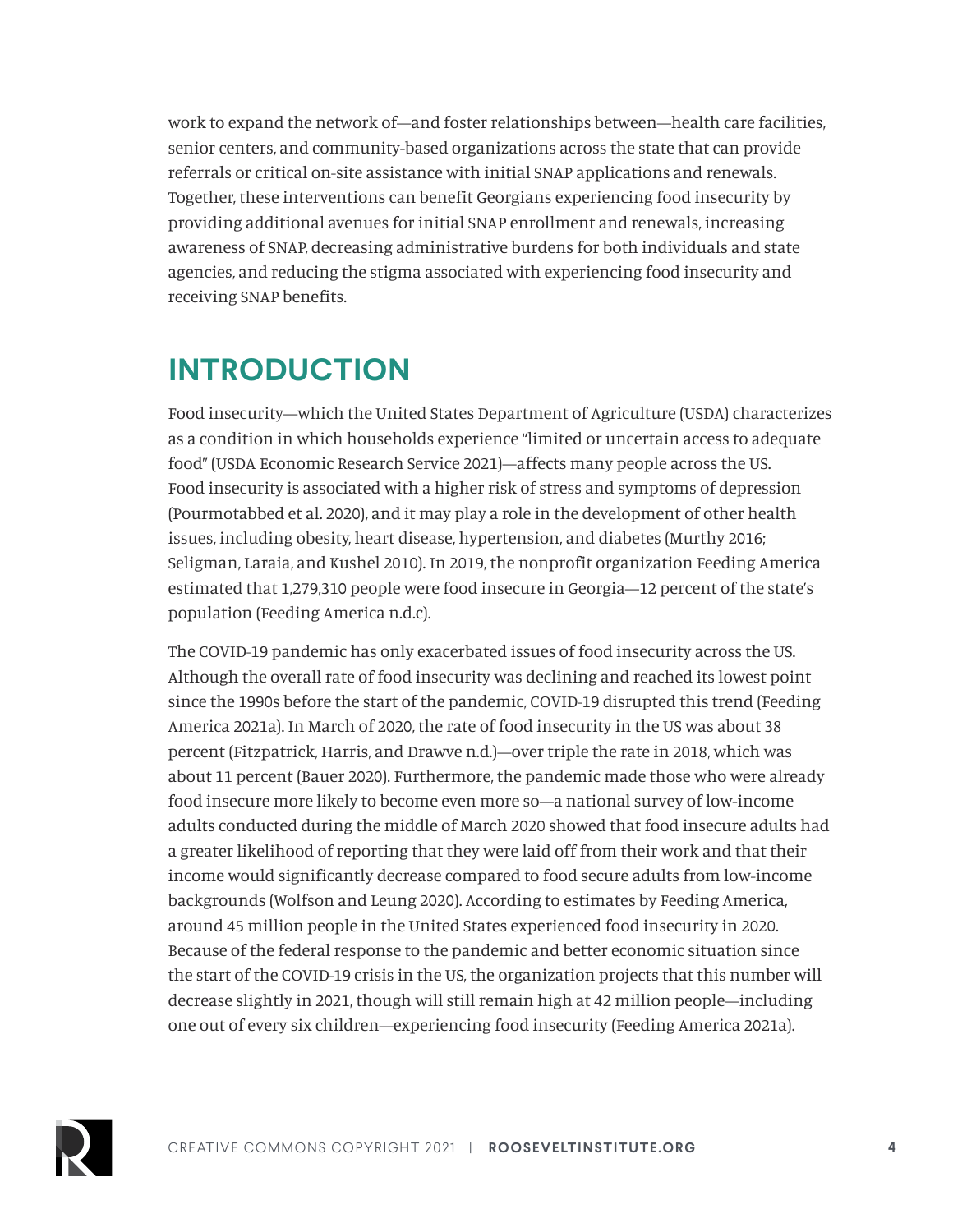The US has several federal nutrition assistance programs to address the issue of food insecurity. The Supplemental Nutrition Assistance Program (SNAP) is the largest of these programs, providing participants with benefits that allow them to purchase food at certain locations via an Electronic Benefit Transfer (EBT) card (Gundersen, Kreider, and Pepper 2011). Other federal nutrition assistance programs include the Special Supplemental Nutrition Program for Women, Infants, and Children (WIC) and the National School Lunch Program (NSLP).

In 2019, SNAP supported a total of 1,424,000 residents of Georgia—13 percent of the state's total population (Center on Budget and Policy Priorities 2021b)—and \$2.1 billion in SNAP benefits were redeemed at 9,266 authorized retailers across the state (Center on Budget and Policy Priorities n.d.a). In Georgia, participation in SNAP kept on average 322,000 residents of the state out of poverty each year between 2013 and 2017, and almost half of these beneficiaries (159,000) were children (Center on Budget and Policy Priorities 2021b). In 2019, about 73 percent of participants in the state were in families with children, over 39 percent were in working families, and about 32 percent were in families with elderly people or people with disabilities (Center on Budget and Policy Priorities 2021b).

To qualify for SNAP assistance, individuals must meet a certain set of requirements. Eligibility criteria for this program factors in the household's gross income before taxes, net monthly income, and sometimes even the value of assets (Gundersen, Kreider, and Pepper 2011). Feeding America estimated in 2019 that among food insecure Georgians, 46 percent fell under the SNAP-qualifying threshold of 130 percent of the federal poverty line and could therefore be eligible for SNAP (Feeding America n.d.c). However, for various reasons, many people who are eligible to receive SNAP benefits do not participate in the program—in Georgia, 14 percent of eligible individuals did not participate in SNAP in 2017 (Center on Budget and Policy Priorities 2021b). Among eligible workers and seniors in Georgia, the rate of non-participation was even higher—at 29 percent for eligible workers in 2017, and 66 percent for seniors age 60 and above in 2015 (Center on Budget and Policy Priorities 2021b; Food Research & Action Center n.d.). Barriers for enrollment among eligible families include a lack of awareness about eligibility for the program, stigma about receiving assistance, the lengthy application process, and administrative burdens (FitzSimons, Weill, and Parker n.d.).

This issue brief explores the reasons for under-participation in SNAP in Georgia and suggests solutions to increase participation. It first describes the unequal distribution and effects of food insecurity both nationally and in Georgia, and then explores SNAP eligibility requirements and barriers to SNAP participation among eligible households. It concludes by recommending two interventions to address food insecurity and increase SNAP participation among eligible individuals in Georgia: (1) establishing best practices

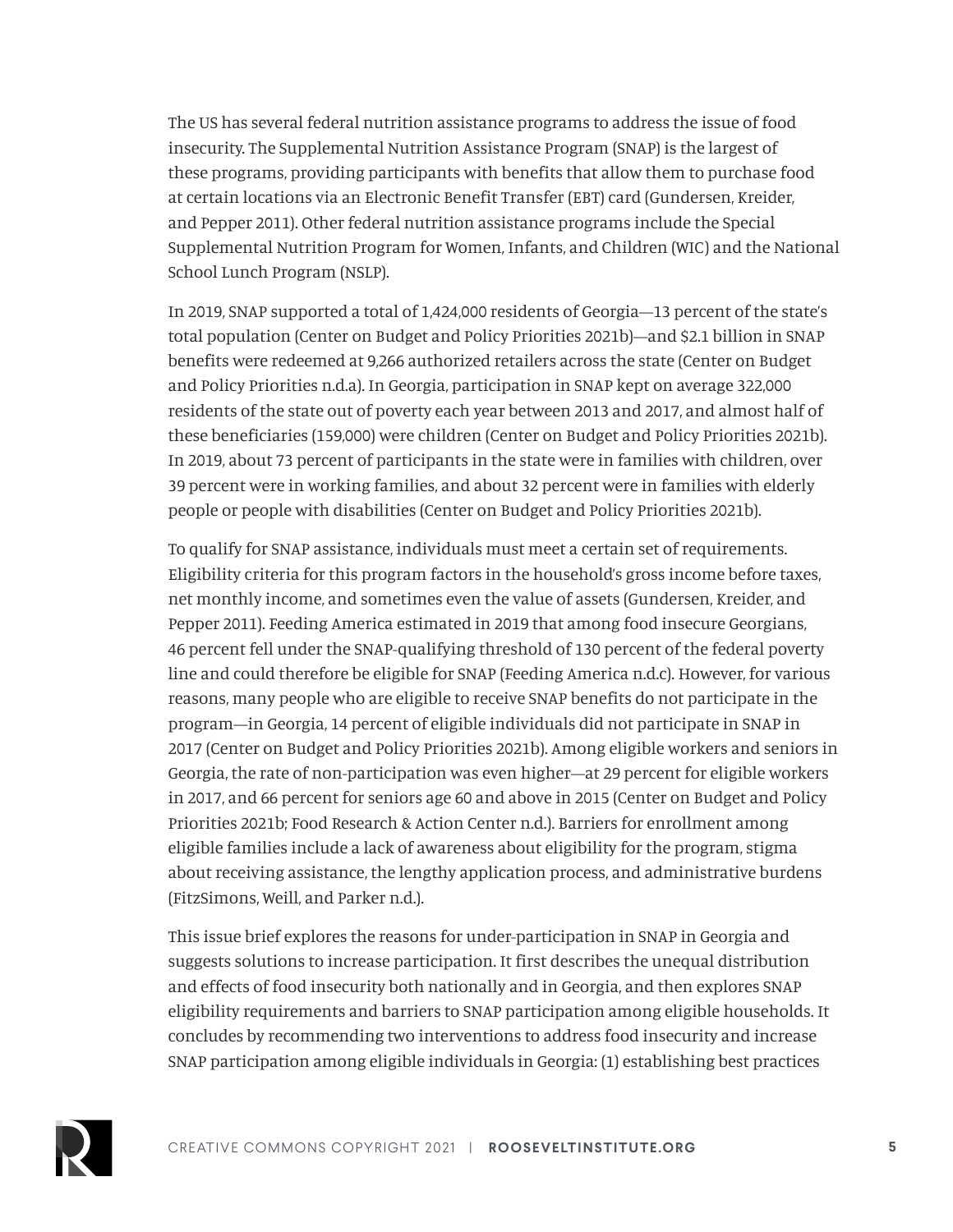to address food insecurity in health care facilities across the state and (2) expanding the network of health care facilities, senior centers, and community-based organizations that can provide referrals to assistance for SNAP or on-site assistance with initial SNAP applications or renewals.

## **THE IMPACTS AND DISTRIBUTION OF FOOD INSECURITY**

### UNEQUAL DISTRIBUTION OF FOOD INSECURITY

While food insecurity is an issue that can affect anyone, it disproportionately harms certain groups of people; while the rate of food insecurity in the United States in 2019 was 10.5 percent, households with children, households with Black or Hispanic heads of house, and households with incomes that fell below 185 percent of the federal poverty level had rates of food insecurity that were notably higher than the national average (Coleman-Jensen et al. 2020). A study conducted during the COVID-19 pandemic also found that Black and Hispanic households with children have a greater chance of experiencing food hardships than white households with children (Schanzenbach and Pitts 2020). Racial discrimination prevents people of color from accessing educational and employment opportunities, which can contribute to food insecurity (Odoms-Young and Bruce 2018). In particular, communities of color that face relatively high rates of incarceration, sometimes due to discrimination, are especially at a disadvantage when it comes to employment, as policies that limit job prospects following prison time can restrict income that enables access to food (Odoms-Young and Bruce 2018).

Household location can also have an impact on food insecurity, as those who reside in areas where a supermarket or comparable retailer that carries affordable, nutritious food is not nearby have difficulty accessing food (Ver Ploeg 2010). These areas are often referred to as food deserts. In communities in which the poverty rate is similar, Black and Hispanic neighborhoods tend to have a smaller number of large supermarkets compared to white neighborhoods; instead, Black and Hispanic neighborhoods have more small grocery stores, which often do not carry as much healthy food (Brooks 2014). Furthermore, for those living in areas where a store with healthy food is not nearby, access to affordable and reliable transportation is crucial in order to travel to grocery stores. The COVID-19 pandemic has likely exacerbated the challenges posed by transportation, as public transportation or rideshare services to travel to grocery stores, food pantries, or soup kitchens can be risky (Kinsey, Kinsey, and Rundle 2020). Considering that a higher proportion of lower-income, Black, or Hispanic individuals use public transportation

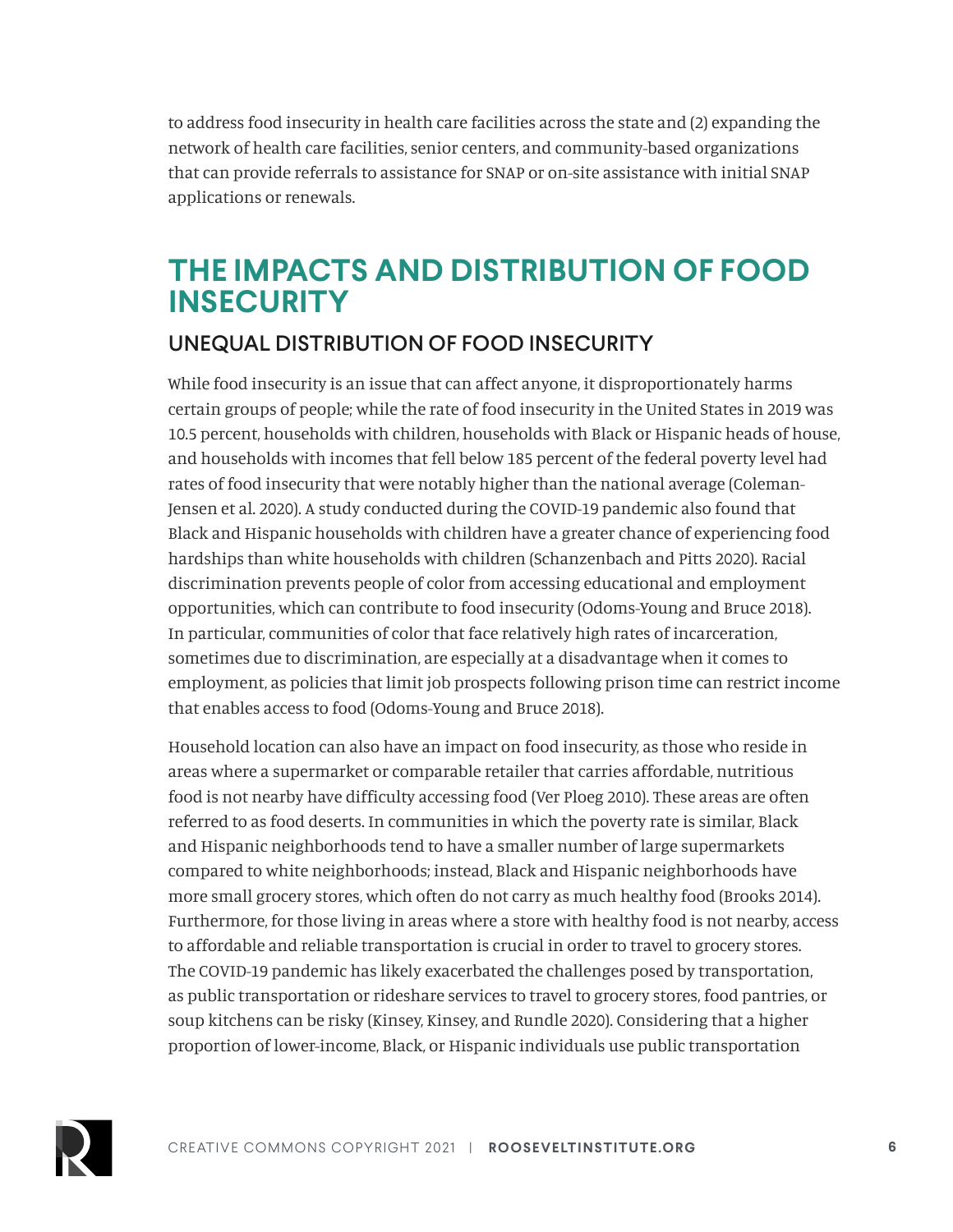regularly compared to white or higher-income individuals (Anderson 2016), the pandemic may have exacerbated the challenges these communities already face in accessing food.

### Food Insecurity in Georgia

Before the COVID-19 pandemic, one out of every eight Georgia residents was considered food insecure (Feeding America 2021b; Feeding America n.d.c), and about 2 million Georgia residents, including about half a million children, live in food deserts (Weinfield et al. 2014). Data has shown that rates of food insecurity in Georgia tend to be highest near downtown Atlanta, in counties where a disproportionate number of low-income families and people of color reside, and that food insecurity is increasing fastest in Georgia suburbs, where there may be significant challenges in accessing food for those who do not have reliable vehicles (Shannon 2017).

Food insecurity is also a particular problem for older Georgia residents; in 2014, Georgia was ranked ninth in the nation for its rate of food insecurity among people ages 60 and above (Georgia Department of Human Services n.d.). A study conducted with a sample of older Georgia residents receiving aging and meals services, of which approximately 27 percent were classified as food insecure, found that food insecure individuals were more likely than their food secure counterparts to live in a food desert where they lacked proper access to a grocery store or other seller of healthy food (Lee, Shannon, and Brown 2014).

### EFFECTS OF FOOD INSECURITY

Food insecurity is associated with various health conditions that can significantly limit an individual's quality of life. It may be a contributing factor for diabetes, hypertension, heart disease, and obesity (Murthy 2016; Seligman, Laraia, and Kushel 2010). People experiencing food insecurity also have a more difficult time managing chronic diseases like diabetes (Health Research & Educational Trust 2017), especially as food insecure individuals may underuse medications as a coping strategy for not having enough resources to purchase food (Herman et al. 2015). Food insecurity is also associated with the postponement of necessary medical care (Kushel et al. 2006). Furthermore, food insecurity is linked to obesity—possibly due to the intake of cheaper, energy-dense foods among individuals who are food insecure (Drewnowski and Specter 2004). People experiencing food insecurity may exhibit suboptimal eating patterns due to periods of food restriction during times when there is a scarcity of food, followed by overeating when food is temporarily available (Myles et al. 2016). Such eating patterns can lead to a reduction in

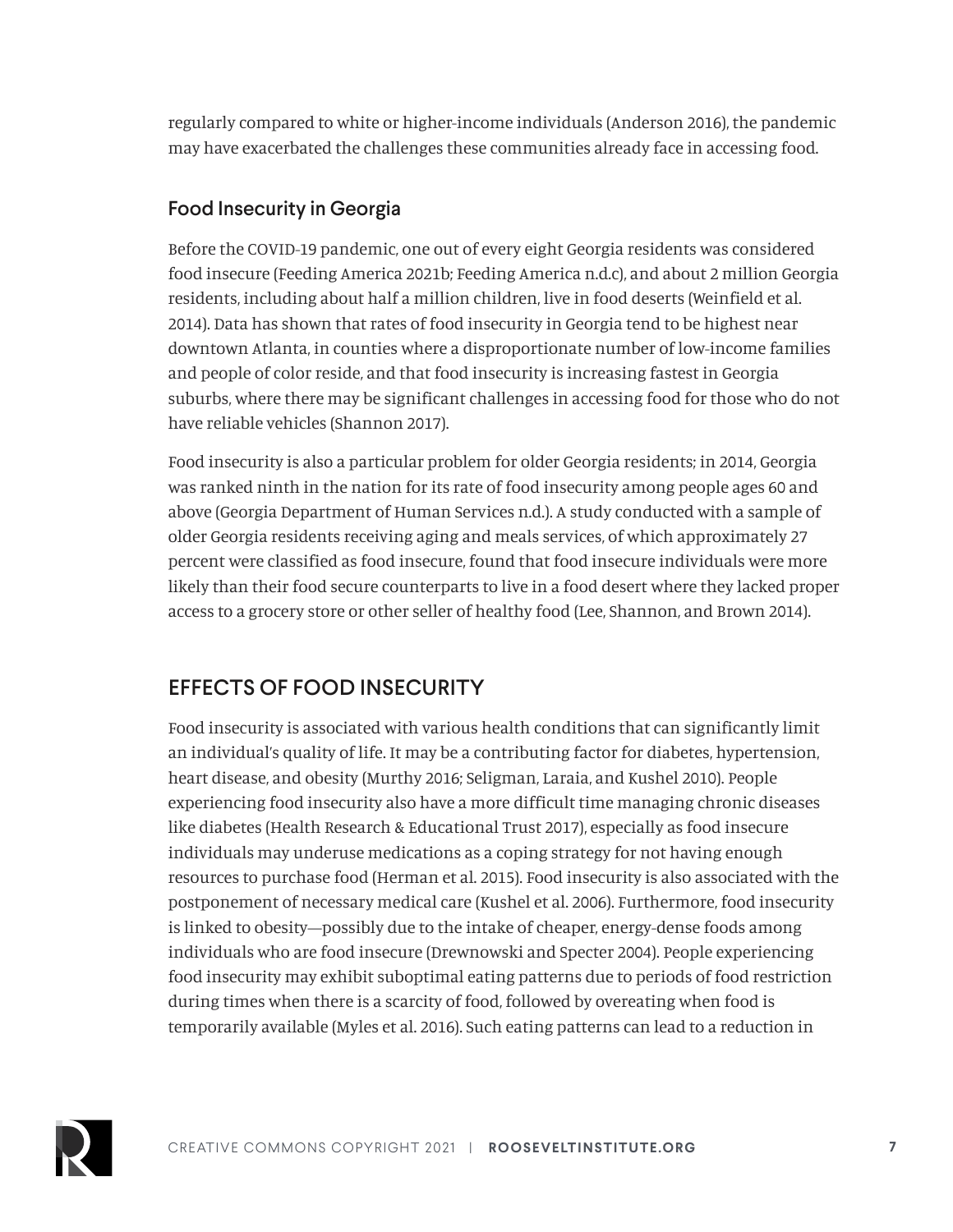both the nutritional value and quantity of food intake, which can also be a contributing factor for health conditions such as diabetes (Marpadga et al. 2019; Seligman, Laraia, and Kushel 2010).

Beyond its impact on physical health, the prevalence of mental illness is greater among those experiencing food insecurity (Martin et al. 2016). A study that examined the association between food insecurity and mental health outcomes among low-income Americans toward the beginning of the COVID-19 pandemic found a positive association between food hardships due to the pandemic and risk of mental illness (Fang, Thomsen, and Nayga 2021). Food insecurity can also impact educational performance. A longitudinal study conducted on students ages 18 and 25 in Georgia colleges and universities found that food insecurity was associated with poorer psychosocial health, which was correlated with poorer academic performance in terms of grade point average (Raskind, Haardörfer, and Berg 2019). Researchers investigating the effects of food insecurity on younger children—ages 6 to 11—found that food insecure children were more likely to show lower levels of school engagement compared to food secure children (Ashiabi 2005).

Food insecurity clearly presents detrimental impacts to individuals, families, and society, demonstrating the importance of reducing barriers to participation in the Supplemental Nutrition Assistance Program (SNAP) among eligible households. The following sections will provide more details about SNAP, reasons why eligible individuals may have difficulty accessing benefits, and strategic interventions to help alleviate this difficulty.

## **AN OVERVIEW OF THE SUPPLEMENTAL NUTRITION ASSISTANCE PROGRAM (SNAP)**

The Supplemental Nutrition Assistance Program (SNAP) assists food insecure households across the US in accessing food and has lifted millions of Americans out of poverty (Wheaton and Tran 2018). SNAP also benefits local economies—for example, during the height of the recession in 2009, \$50 billion in SNAP benefits generated \$85 billion in local economic activity (Center on Budget and Policy Priorities n.d.a).

Eligibility criteria for SNAP takes into account a household's gross income and net monthly income (Gundersen, Kreider, and Pepper 2011). In some states, the value of assets is considered as well (Gundersen, Kreider, and Pepper 2011). Net household income, which can be determined after accounting for the program's acceptable deductions based on specific circumstances, needs to be at or below the poverty line, and if applicable, a household's assets must be less than specified limits to qualify for SNAP (Center on Budget and Policy Priorities 2021a). Benefit amounts are determined by a family's net income,

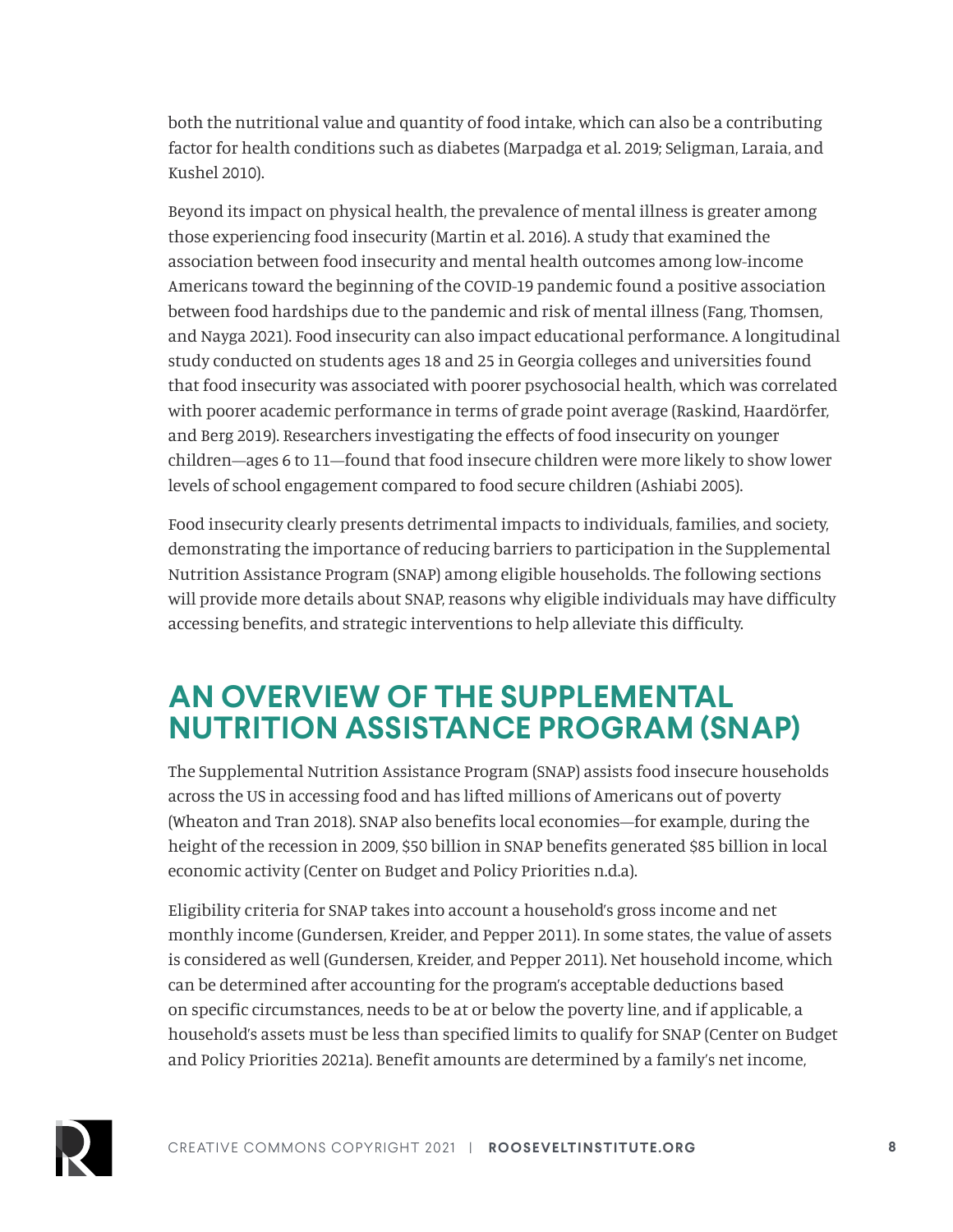under the expectation that spending on food comprises 30 percent of a family's net income (Center on Budget and Policy Priorities 2021a). The maximum benefit amount is related to the cost of a diet plan developed by the USDA to provide adequate nutrition at the smallest cost, and families receive a benefit amount that equates to the maximum benefit amount for their household size minus 30 percent of their net income (Center on Budget and Policy Priorities 2021a).

There are also requirements regarding employment status to qualify for SNAP. To receive SNAP benefits, individuals between the ages of 16 to 59 who do not qualify for an exemption must register for work, be a participant in SNAP Employment and Training (E&T) or workfare if they are assigned to it by the SNAP agency in their state, and accept any job offers unless there is a valid reason why the offer would not be suitable for the individual (USDA Food and Nutrition Service 2019). Additionally, people are not permitted to choose to quit jobs or cut their hours below 30 hours a week unless they have a valid reason to do so (USDA Food and Nutrition Service 2019). In addition to these general work requirements, individuals between the ages of 18 and 49 must be employed or be participants in a work or training program for a minimum of 20 hours per week to receive more than three months of SNAP benefits in a three-year period (Center on Budget and Policy Priorities 2021a). However, those who are unable to work due to a physical or mental limitation, pregnant women, and those living with children are exempt from these work requirements (Center on Budget and Policy Priorities 2021a). Individual states can also receive waivers from the USDA that allow for this rule to be temporarily suspended in counties, cities, or reservations in which there are not enough jobs and relatively high unemployment (Bolen and Dean 2018).

Various projects and programs have tried to make SNAP more accessible for groups who disproportionately face barriers to participation. One of these groups is eligible seniors age 60 and above, only 34 percent of whom participate in SNAP in Georgia (Food Research & Action Center 2019). To make SNAP more accessible for elderly people from low-income backgrounds, the Elderly Simplified Application Project (ESAP) has been implemented in some states to streamline the SNAP application and renewal process (USDA Food and Nutrition Service 2020). The ESAP involves waived recertification (also called renewal) interviews, simplified applications, less client-provided verification through data matching, and an extended certification period (USDA Food and Nutrition Service 2020). In Georgia, individuals over the age of 60 who meet a set of specific criteria may qualify for Senior SNAP, which is an ESAP (Georgia Division of Family & Children Services n.d.).

As food insecurity rates across the United States rose during the COVID-19 pandemic, federal nutrition assistance programs were expanded through the Families First Coronavirus Act (FFCA) (Kinsey, Kinsey, and Rundle 2020). The FFCA included provisions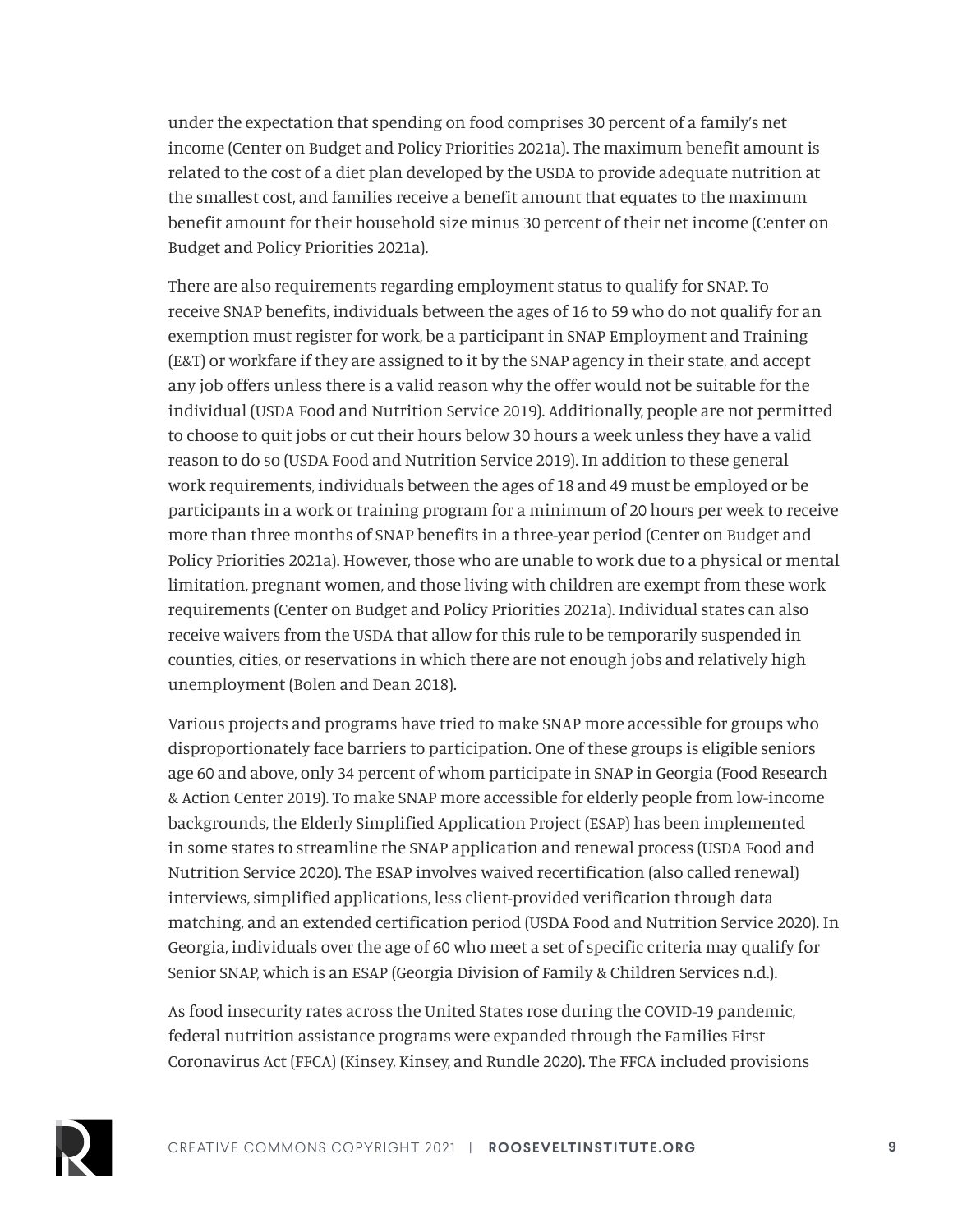that allowed states to supply up to the maximum benefit amount for SNAP allotments (Kinsey, Kinsey, and Rundle 2020), and the rule limiting SNAP participants between the ages 18 and 49 to three months of benefits within a three-year period unless work requirements are met was partially and temporarily suspended (Wheaton et al. 2021). During COVID-19, program flexibilities for interview requirements and extended certification periods also simplified the process for individuals to obtain SNAP benefits (Center on Budget and Policy Priorities 2021c).

### ADMINISTRATIVE PROCESSES FOR SNAP IN GEORGIA

Although most rules for SNAP are set by the federal government, states contribute to payment of administrative costs and can file federal waiver requests to enable certain state options (Isaacs, Katz, and Kassabian 2016)—such as the length of certification periods for SNAP benefits or the types of disqualifications for SNAP applicants or recipients who do not comply with work requirements (USDA Food and Nutrition Service 2013). In Georgia, SNAP is administered by the Division of Family & Children Services (DFCS) within the state's Department of Human Services (Georgia Food Stamps n.d.).

Georgia residents can apply for SNAP benefits through several methods. They can apply online and check the status of their applications via an online platform known as Georgia Gateway (State of Georgia n.d.b), which allows users to apply for several benefit programs in one place and reduces the administrative burden of applying for programs such as SNAP (Georgia Department of Human Services 2018). Georgia residents can also mail or drop off physical paper applications to a DFCS office located throughout the state (State of Georgia n.d.b), or have an authorized partner, such as a food bank, submit an application on their behalf (Georgia Department of Human Services 2021).

To enroll in SNAP, applicants must provide proof of their identity, date of birth, social security number, citizenship or immigration status, criminal background, and documentation of household income and expenses (State of Georgia n.d.b). They must also complete an interview with a DFCS case manager either in-person or over the phone (State of Georgia n.d.b). Once the initial application process has been completed and an individual has been approved for benefits, they will only be considered an active participant in the program for a period of time known as the certification period (DC Department of Human Services n.d.). In order to continue receiving SNAP benefits, they must be renewed at regularly occurring intervals (DC Department of Human Services n.d.). In Georgia, the certification period ranges from 4–12 months, depending on factors such as housing status, age, and occupation (Georgia Department of Human Services 2021). The renewal process is similar to the initial application in that it requires filing an application and completing an interview (Georgia Department of Human Services 2021).

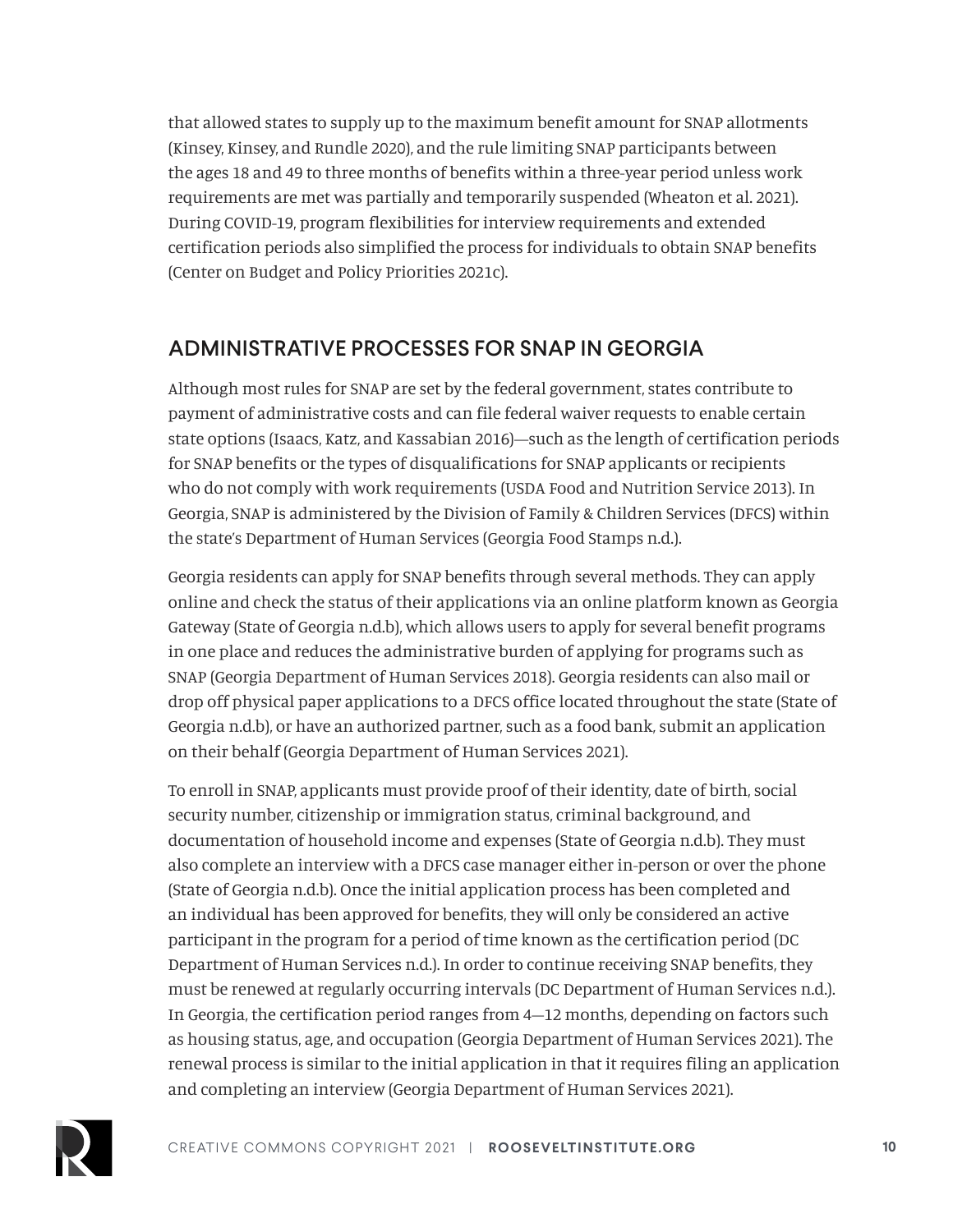Once approved to receive SNAP benefits, individuals may only use them at qualifying stores toward certain food items (for example, alcohol; vitamins; medicines; and hot, ready-made food items are generally excluded from eligible products) (USDA Food and Nutrition Service 2021). There are about 248,000 qualified retailers who participate in SNAP across the nation, including big-box supermarkets, specialty stores, farmers markets, and convenience stores (Center on Budget and Policy Priorities n.d.b). In Georgia specifically, there are 9,266 authorized retailers participating in SNAP (Center on Budget and Policy Priorities n.d.a).

#### GAPS IN SNAP PARTICIPATION

Although SNAP is the largest food assistance program in the US, a portion of households that are eligible for SNAP do not participate in it (Gundersen, Kreider, and Pepper 2011). In 2017, 14 percent of eligible individuals and 29 percent of eligible workers in Georgia were not participants in SNAP, indicating a sizable gap in participation (Center on Budget and Policy Priorities 2021b). Participation in SNAP is especially low among people 60 and older; in fact, while 83 percent of all eligible people participate in SNAP nationwide, the rate of eligible seniors who participate is only 42 percent (Food Research & Action Center n.d.). In Georgia specifically, about one-tenth of households with seniors deal with food insecurity, and the rate of eligible seniors who participate in SNAP is even lower than the national average, at 34 percent (Food Research & Action Center 2019).

Barriers to participation in SNAP among eligible individuals include lack of knowledge about SNAP eligibility (Bartlett et al. 2004), the administrative burdens of applying for SNAP benefits (Mills et al. 2014), and stigma surrounding receiving benefits from federal nutrition assistance programs (Gundersen and Ziliak 2015).

#### Barrier: Lack of Awareness

Some eligible individuals do not participate in SNAP because they are not aware of SNAP, not aware of their eligibility for SNAP, or don't know how to access SNAP (FitzSimons, Weill, and Parker n.d.). According to a study by Abt Associates Inc., over half of the households who were potentially eligible for SNAP but were not participants in June 2000 either believed they were ineligible or were unsure about their eligibility, but a majority of nonparticipating households surveyed did indicate that they would have participated in SNAP if they had been certain of their eligibility (Bartlett et al. 2004). Nonparticipant households who believed they were ineligible or were unsure about their eligibility were more likely to have incomes above the poverty line and were less likely to experience hunger and be food insecure in the prior year compared to households who believed they

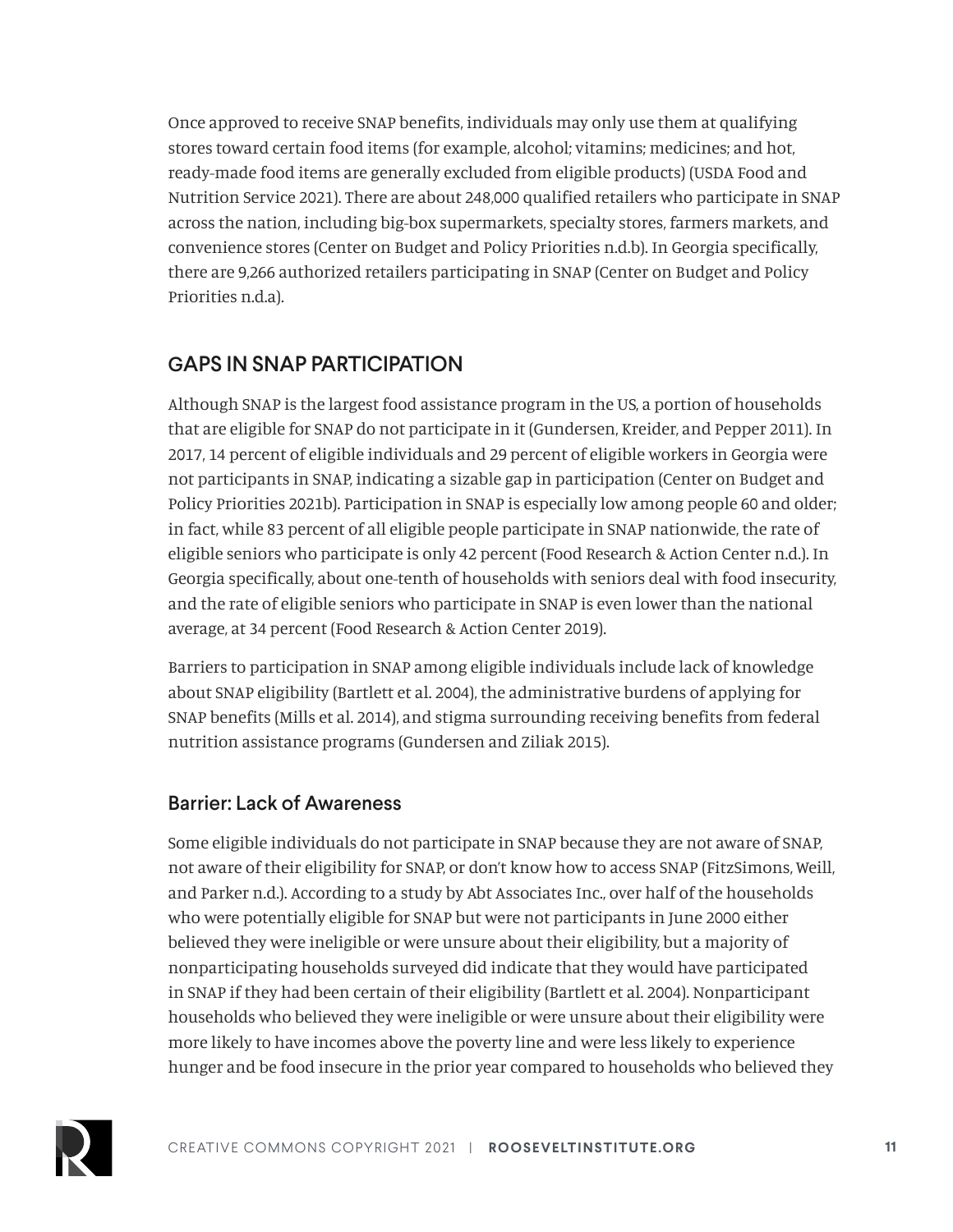were eligible (Bartlett et al. 2004). Among respondents who believed they were ineligible, 55 percent cited the amount of earned income as a reason for why they believed themselves ineligible, while a smaller percentage also mentioned the value of their owned vehicle and financial assets as reasons (Bartlett et al. 2004).

Some eligible nonparticipant households do not know what SNAP is or are confused about how to access SNAP benefits. In particular, these issues have been observed among immigrant communities in the US. A survey that examined under-participation in SNAP among Latinx American immigrant families found that among households with at least one eligible child that had no participating child, 16 percent did not know about SNAP, while 16 percent were unsure of how to apply and 4 percent were unsure of where to apply (Pelto et al. 2020). Another study that examined underutilization of SNAP among Asian and Pacific Islander (API) immigrants in California found that knowledge about CalFresh, another name for SNAP in California, was limited among Tongan, Chinese, and Filipino participants. Through interviews, it was clear that residency status and the limited assets eligibility criteria led some APIs to believe they were ineligible for SNAP (Louie, Kim, and Chan 2020).

#### Barrier: Administrative Burdens

Among households that are aware of their SNAP eligibility, many have mentioned that they do not participate because of the costs of applying (Bartlett et al. 2004). A study by Abt Associates Inc. found that among survey respondents who thought they were eligible but were nonparticipants in SNAP and those indicated they would not apply for SNAP even if they discovered they were eligible, 64 percent cited reasons related to costs, including difficulties with completing required paperwork, spending time away from work or dependent care responsibilities, and getting to a food assistance office (Bartlett et al. 2004). Beyond the initial application, households must periodically complete the renewal process for SNAP to remain in the program. This process is similar to the initial application in that individuals must provide necessary documents to verify household circumstances and complete both an application for renewal and an interview (Bartlett et al. 2004). While no longer being eligible for the program based on income or assets is a reason why some households exit the program during recertification months, some households fail to complete the recertification process due to difficulty with verification requirements and general confusion about the process (Bartlett et al. 2004).

Administrative burdens associated with SNAP can lead to participant "churn," which is a term that refers to a household exiting and re-entering SNAP within a four-month period (Mills et al. 2014). The majority of churning cases occur during scheduled renewals

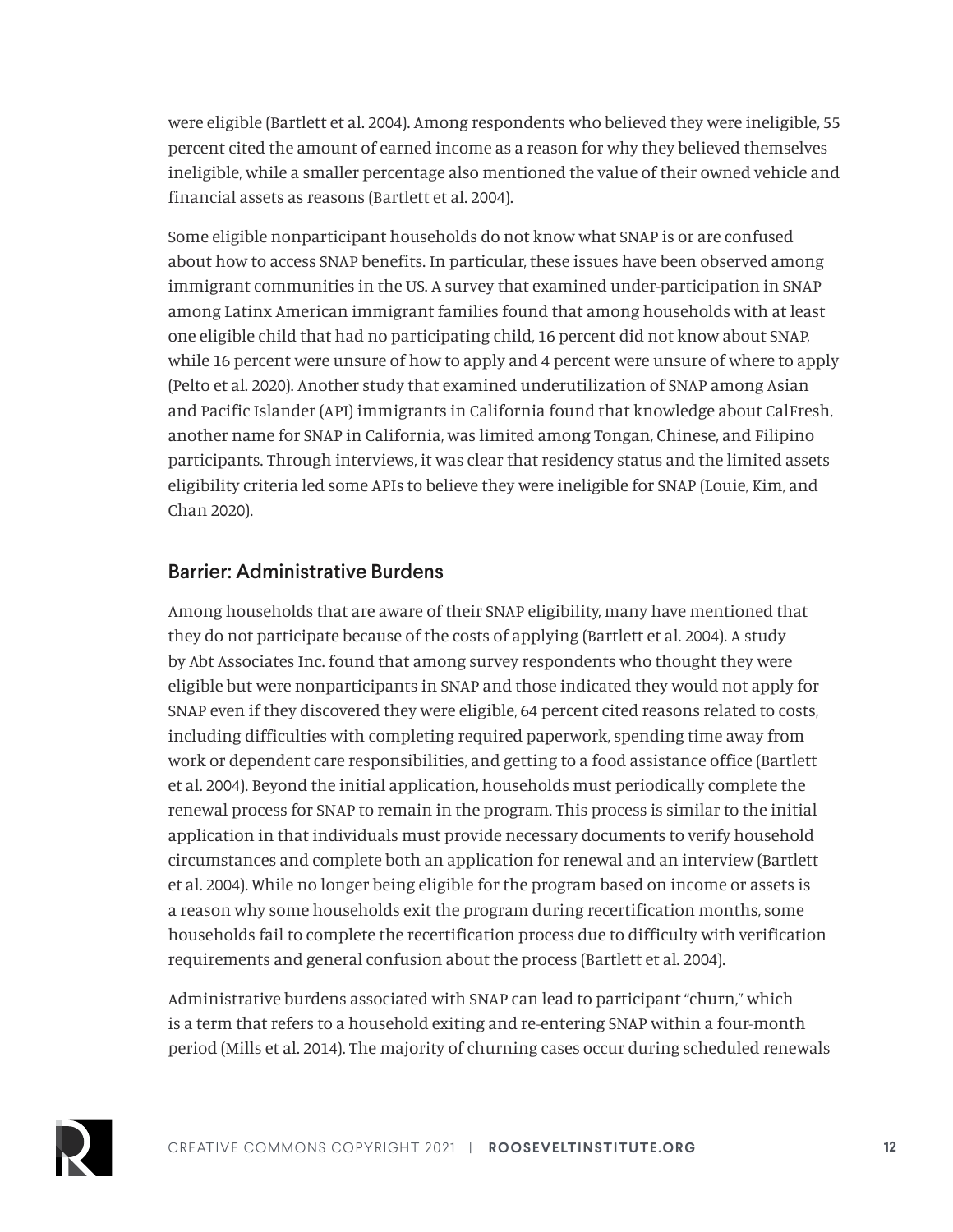or when an interim report is needed, and an eligible participant might exit SNAP due to missing an interview or not filing required paperwork correctly. Participants have lost benefits because their notice for renewal was sent to the wrong address, because they did not respond to the renewal notice, or because they were not able to access a call center to receive help with the renewal. Participant churn is costly for food insecure individuals, as they must then set aside additional time to reapply for benefits and find ways to fill the gaps from lost benefits. For such households, making ends meet on a limited budget can result in housing insecurity, difficulty paying for other essential expenses, and extra incurred travel costs to supplemental food options like food banks. Churn can also present additional costs to employees within state agencies. Interim reports and recertifications generally take one-third to one-half as much time from staff as reapplications that occur due to churn (Mills et al. 2014).

#### Barrier: Stigma

A final barrier that often prevents eligible individuals from seeking nutrition assistance is the stigma associated with participating in SNAP (FitzSimons, Weill, and Parker n.d.). Some individuals are worried about others finding out that they need assistance from SNAP though the Electronic Benefits Transfer (EBT) cards that resemble bank debit cards have helped reduce the stigma of participating in the program (FitzSimons, Weill, and Parker n.d.). A study by Abt Associates Inc. found that among households that believed they were eligible for SNAP but were not participants and households that indicated that they would not apply for SNAP even if they found out about their eligibility, 91 percent mentioned a need for personal independence as a reason for not applying to the program, as they did not want to depend on assistance from the government (Bartlett et al. 2004). Additionally, 45 percent of these households expressed that their reasons for not applying related to stigma surrounding the program, as they did not want to visit a welfare office, did not want others to see them shop with benefits, and did not want others to know that they needed assistance (Bartlett et al. 2004). Interviews have also shown that some people have negative experiences with SNAP caseworkers and feel that their time at county assistance offices is stressful and humiliating (Gaines-Turner, Simmons, and Chilton 2019).

The barriers to participating in SNAP—a lack of awareness about eligibility for the program, stigma associated with experiencing food insecurity and using benefits, and administrative burdens to both apply to and remain in the program—are important for policymakers in Georgia to consider in working to alleviate food insecurity. The next section will explore strategic recommendations for addressing these barriers to participation and decreasing the burden of food insecurity in Georgia.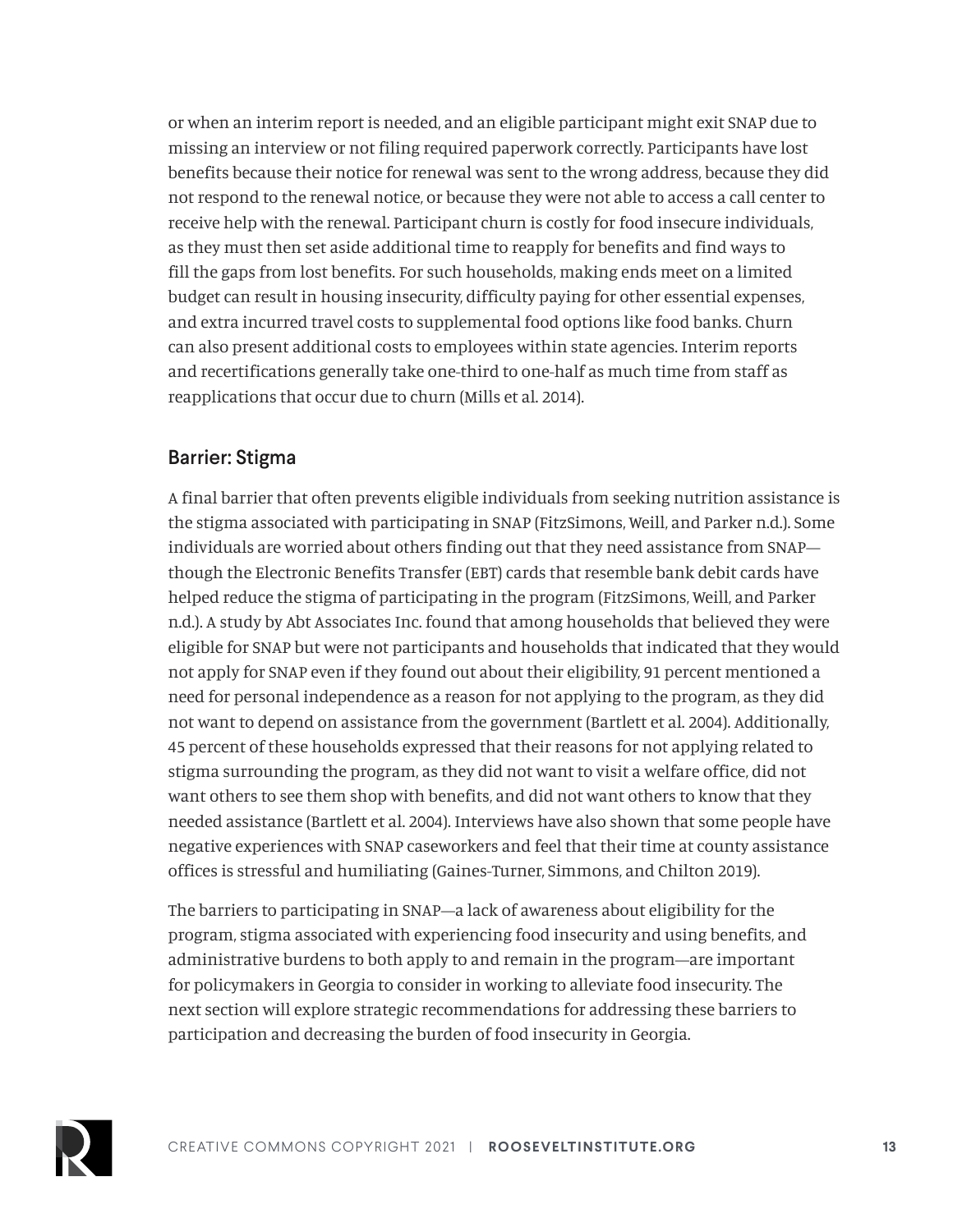### **RECOMMENDATIONS TO ADDRESS FOOD INSECURITY AND IMPROVE SNAP PARTICIPATION AMONG ELIGIBLE INDIVIDUALS IN GEORGIA**

Georgia can better address the barriers to participation in SNAP presented by stigma, administrative burdens, and lack of awareness about eligibility for the program through several strategic interventions. These interventions include: (1) establishing a set of best practices to address food insecurity in health care facilities across Georgia and (2) expanding involvement of health care facilities, senior centers, and community-based organizations in providing referrals or on-site SNAP assistance during initial application and renewals.

### ESTABLISH BEST PRACTICES FOR ADDRESSING FOOD INSECURITY IN HEALTH CARE FACILITIES ACROSS GEORGIA

The Georgia Department of Community Health (DCH) should establish a set of best practices for addressing food insecurity within health care facilities in Georgia. In particular, the department should champion the 2-item Hunger Vital Sign as an effective tool to screen for food insecurity, provide guidance on how clinicians should approach discussions on food insecurity, and make suggestions for points of referral for those identified as food insecure within health care facilities in the state.

Food insecurity is a public health issue that can increase the chance of developing obesity, diabetes, and mental illness (American Hospital Association n.d.). Screenings for food insecurity in health care settings have been recommended by organizations such as the American Academy of Pediatrics, who issued a statement in 2015 recommending that pediatricians use the Hunger Vital Sign to screen their patients for food insecurity and that they familiarize themselves with resources in the community that food insecure patients can be referred to (Schwarzenberg et al. 2015). The American Diabetes Association has also made similar recommendations, encouraging clinicians to conduct screenings for food insecurity and to link patients with food resources in the community (American Diabetes Association 2017). While these screenings are the first step in identifying food insecurity and allow clinicians to determine whether it is appropriate to refer a patient to food resources such as SNAP, a cross-sectional study of hospital and physician practices in the US found that only about 39.8 percent of hospitals and 29.6 percent of physician practices conduct screenings for food insecurity (Fraze, Brewster, and Lewis 2019). There is therefore a need for expansion of these initiatives.

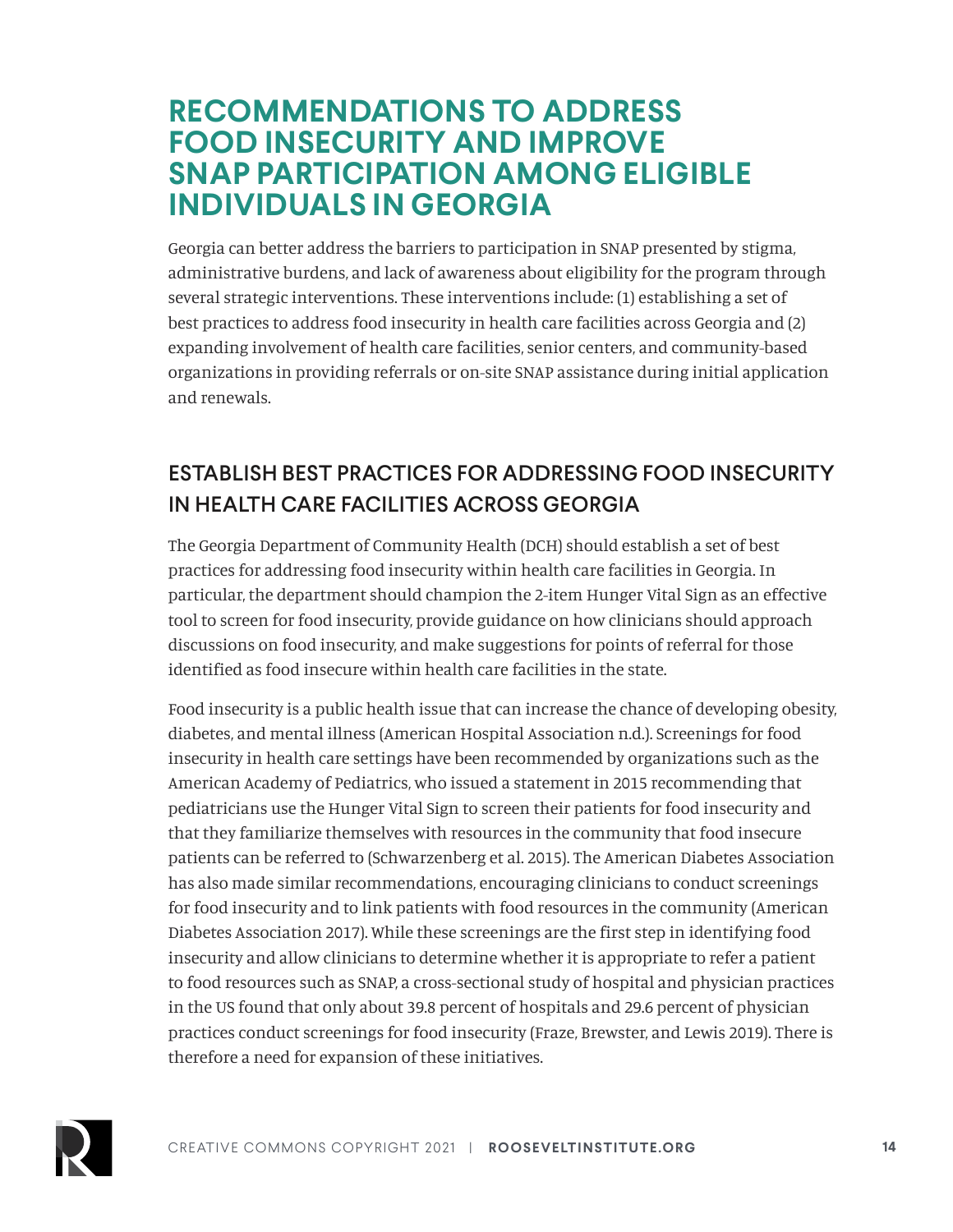Although there are several types of screenings for food insecurity, the Hunger Vital Sign (HVS) screening tool, drawn from the 18-item Household Food Security Survey Module (HFSSM) (Gattu et al. 2019), identifies individuals with food insecurity and has been validated for use among young children (Hager et al. 2010), adolescents (Baer et al. 2015), and adults (Gundersen et al. 2017). Information obtained from HVS screenings can have important public health implications. Children under the age of four who were identified to be food insecure via the HVS screening were 60 percent more likely to face risk of developmental delays and 17 percent more likely to have been hospitalized than their food secure counterparts, while mothers identified as food insecure through the HVS screening were almost three times as likely to report feeling symptoms of depression (Goldman et al. 2014).

In this system, patients respond to the items stating, "within the past 12 months we worried whether our food would run out before we got money to buy more" and "within the past 12 months the food we bought just didn't last and we didn't have money to get more" (Gattu et al. 2019), and a positive response to either of these statements leads one to be identified as food insecure (Smith et al. 2017). Screenings for food insecurity can be incorporated into existing procedures for patient intake in clinical settings and can be quickly conducted verbally or through written questionnaires (Feeding America n.d.d). Over time, the incorporation of the Hunger Vital Sign into electronic medical record systems has been increasing (Feeding America n.d.a). The results from screenings for food insecurity can further help with identifying whether a patient is eligible for federal assistance programs such as SNAP and whether it would be appropriate to discuss food insecurity at future visits to a health care facility (Health Research & Educational Trust 2017).

Implementing screenings for food insecurity has proven to be beneficial in health care facilities across the US, and many of these facilities have found ways to assist food insecure people following screening. For example, at Boston Medical Center (BMC), patients found to be food insecure through screenings by clinicians are given a prescription to the Preventive Food Pantry, a food pantry started by BMC that is funded by donations from a food bank and other community organizations, to obtain meals advised by their physicians. The medical center also provides assistance for SNAP applications, gift cards to buy food, and an on-site WIC program. Similarly, Arkansas Children's Hospital has an on-site WIC office that assists with applications for benefits and a food pantry bus that provides groceries to patients. Patients at Arkansas Children's Hospital who are identified as food insecure based on screenings receive both referrals and food (American Hospital Association n.d.). The Zuckerberg San Francisco General Hospital Diabetes Clinic,

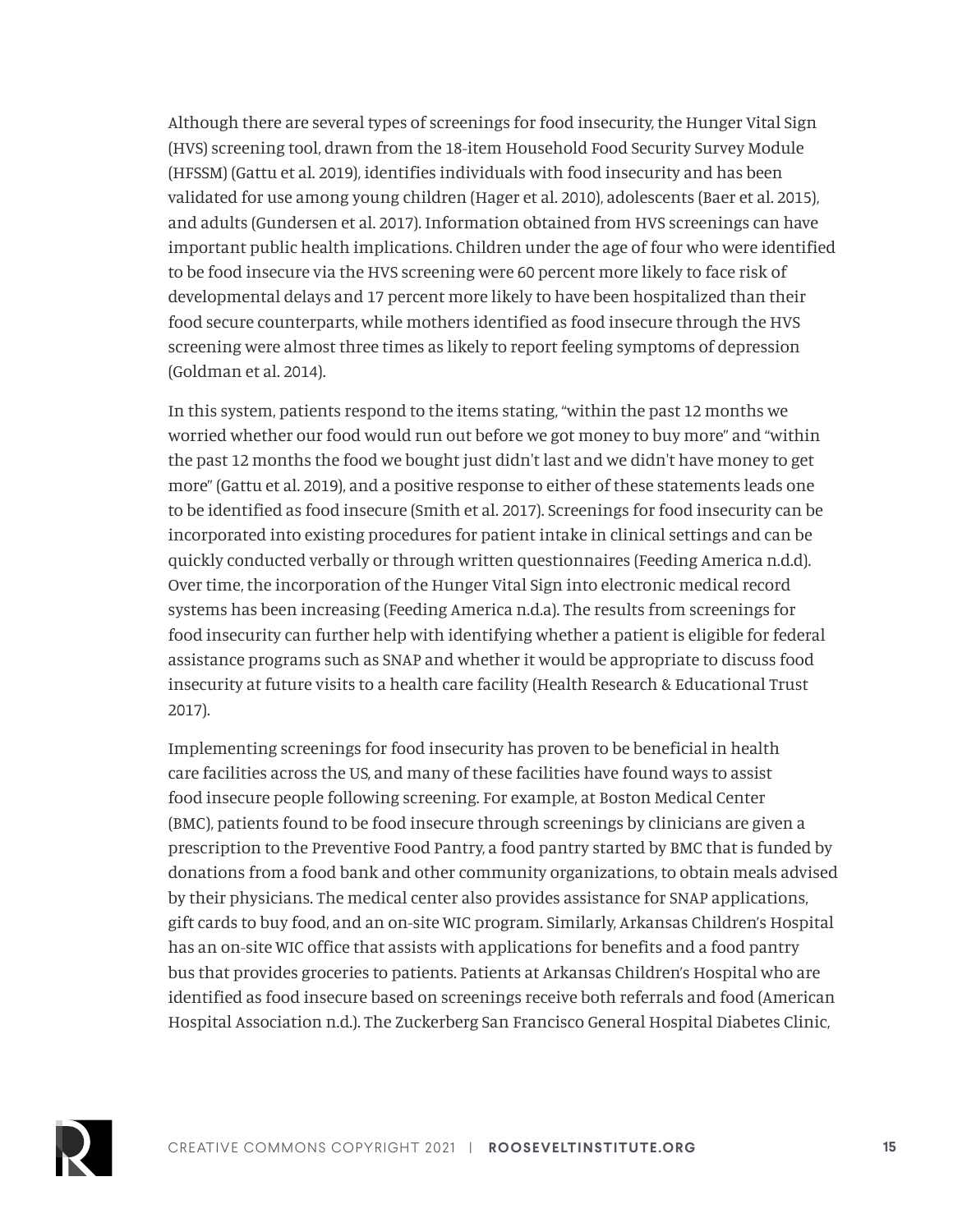a safety-net diabetes clinic with a high number of food insecure patients, has utilized HVS to screen for food insecurity and has connected food insecure patients with resources. As part of this initiative, the clinic offers food insecure individuals information about community food resources, such as SNAP and programs that provided free groceries. Additionally, eligible individuals are given assistance with enrolling for Project Open Hand, a community-based organization dedicated to providing medically tailored meals for those with diabetes (Marpadga et al. 2019).

Considering that health care providers are often a trustworthy source of information for patients, screening patients for food insecurity and encouraging them to seek assistance can also help reduce the stigma of experiencing food insecurity and of using federal nutrition programs such as SNAP (American Hospital Association n.d.). Additionally, educating patients about SNAP and other community food resources within health care settings can combat a lack of awareness that prevents many eligible individuals from utilizing these resources. While health care facilities across Georgia can play a crucial role in addressing food insecurity through the implementation of screenings and referrals or on-site assistance with applying for resources such as SNAP, there are some challenges involved with such interventions. A study conducted on three pediatric clinics that implemented HVS screenings and referred food insecure individuals to a benefits access organization found that some challenges within the program included physicians and social workers having difficulty understanding the referral process, caregivers of children being reluctant to admit to experiencing food insecurity due to stigma and fear of judgement, and physicians experiencing administrative strains in conducting follow-up conversations after positive food insecurity screening results (Knowles et al. 2018). Despite these challenges, caregivers who applied for benefits via the benefits access organization were able to avoid visiting county assistance offices, which they described in a negative manner (Knowles et al. 2018).

Considering the potential for confusion among clinicians and the sensitive nature of discussing food insecurity with patients, the Georgia Department of Community Health should establish a set of best practices for efforts to address food insecurity in health care settings across Georgia. These guidelines should encourage usage of the HVS screening tool, provide guidance on how to approach discussions about food insecurity and federal nutrition assistance programs in health care settings, and supply information on how health care facilities should identify and collaborate with organizations in the community to which food insecure patients can be referred. Such a set of statewide best practices could simplify the decision-making process for health care facilities aiming to address food insecurity and promote greater involvement of these facilities in conducting screenings and referrals across Georgia.

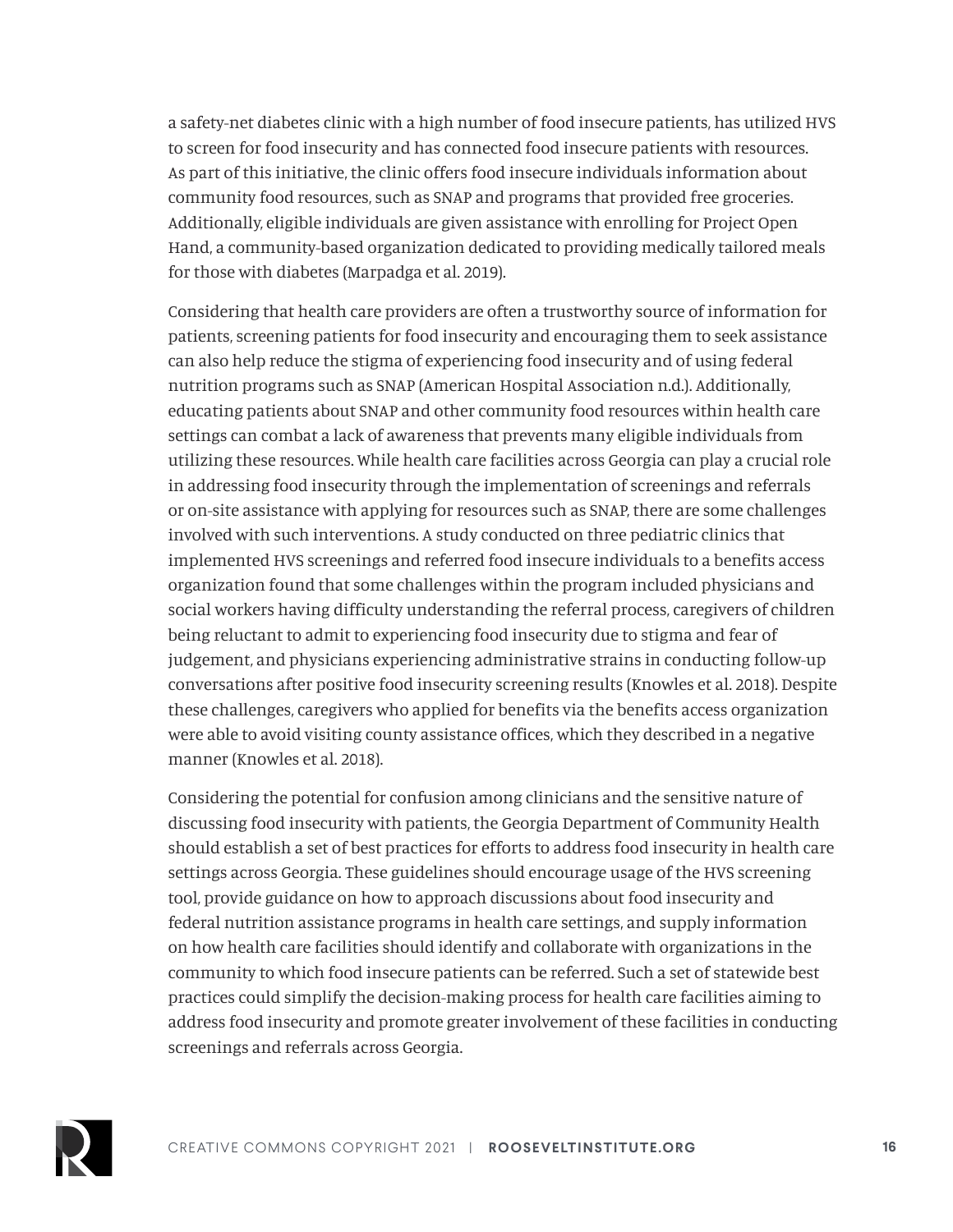### EXPAND NETWORK OF HEALTH CARE FACILITIES, SENIOR CENTERS, AND COMMUNITY-BASED ORGANIZATIONS PROVIDING ASSISTANCE FOR SNAP ACROSS GEORGIA

The Division of Family & Children Services (DFCS) within Georgia's Department of Human Services should work to expand the network of health care facilities, senior centers, and community-based organizations across Georgia that can provide assistance with SNAP applications on-site or refer people to organizations with capacity to support SNAPeligible individuals. The Department of Human Services' central role as the government agency that oversees administration of SNAP and other federal assistance programs places it in an ideal position to gauge capacity to implement interventions that provide referrals or on-site assistance, foster relationships between institutions in vastly different geographical locations across the state, and identify regions of the state in which further interventions are needed to combat food insecurity and increase participation in SNAP.

Health care facilities, senior centers, and community-based organizations can reach individuals who may not otherwise apply for benefits by themselves. Considering that some SNAP participants have a negative perception of county assistance offices (Knowles et al. 2018), integrating assistance into these commonly visited places provides additional avenues to register for and participate in SNAP. Additionally, on-site assistance or referrals to other organizations within health care facilities, senior centers, and communitybased organizations can reduce administrative burden for DFCS offices. Some health care facilities, senior centers, and community-based organizations may provide food insecure individuals with phone numbers to connect them with food resources, while others may have a more comprehensive approach in place, actively involving volunteers, community health workers, social workers, or case managers. In Georgia, organizations that meet the qualifications to become a Georgia Gateway Community Partner can directly assist with providing on-site assistance and submitting applications for SNAP and other federal assistance programs (State of Georgia n.d.a). Georgia Gateway Community Partners are classified as either assisted service sites or umbrella organizations and include government agencies, Department of Human Services agencies, agencies in formal agreement with the Department of Human Services to provide direct community services to Georgia citizens, and charitable organizations (State of Georgia n.d.a). The assisted service sites are registered by choice of the umbrella organizations, who must ensure that assisted service sites are complying with all the requirements of being a Georgia Gateway Community Partner (State of Georgia n.d.a).

Several organizations and facilities both in and out of Georgia provide successful examples of the benefits that these kinds of interventions can have. Wholesome Wave Georgia, an organization committed to ensuring access to fresh, healthy food, hosts

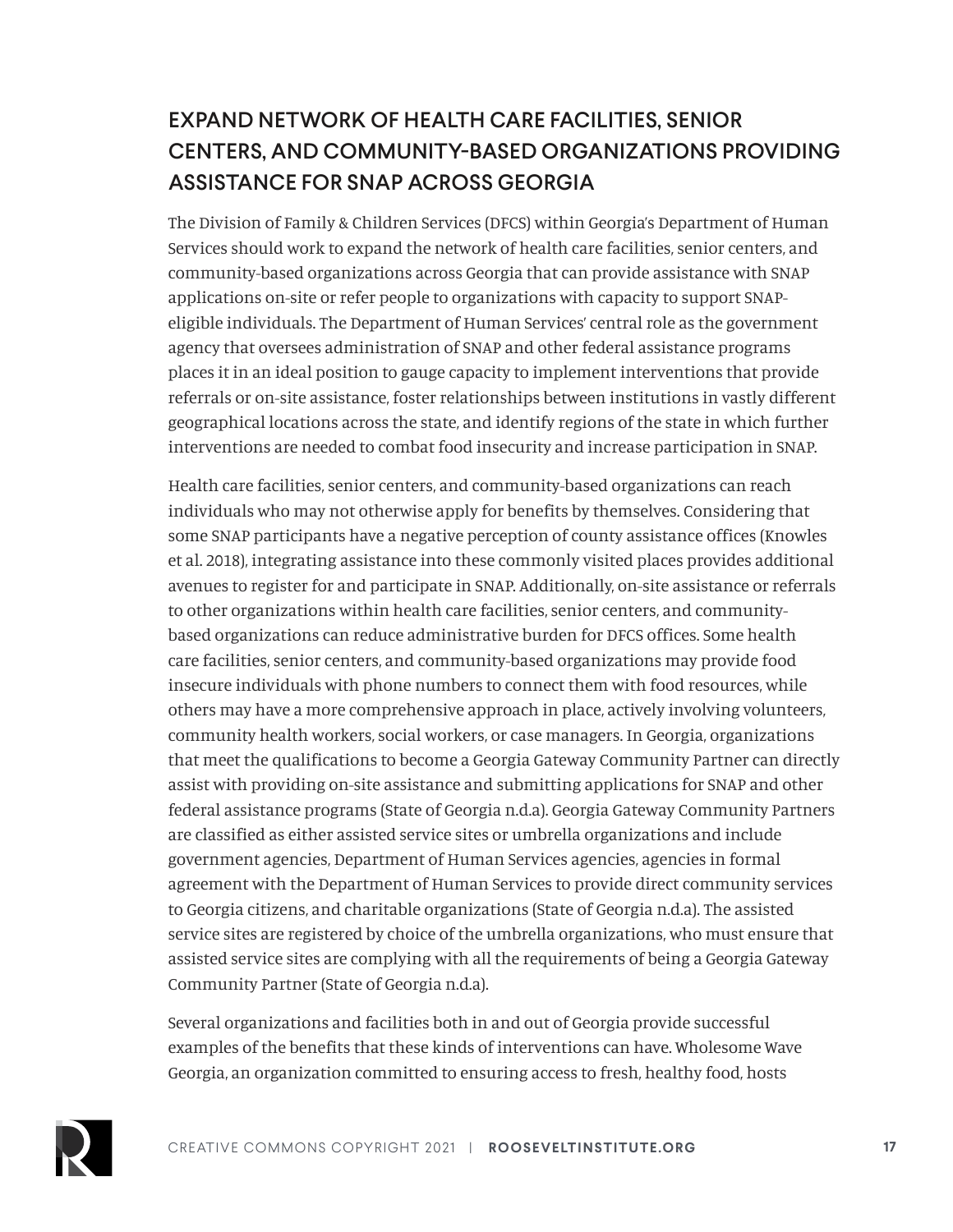a Georgia SNAP Connection Program that provides free assistance for SNAP and other programs that people can apply for through Georgia Gateway (Wholesome Wave Georgia n.d.). As a registered Georgia Gateway Community Partner of the Division of Family and Children Services within Georgia's Department of Human Services, the organization provides on-site assistance with applications, renewals, and EBT card replacements (Wholesome Wave Georgia n.d.). In Minnesota, the Hennepin County Medical Center implemented an electronic medical record-based referral system in 2015 that, with patient consent, auto-faxed patient contact information to a partner food bank providing application assistance for SNAP and the Commodity Supplemental Food Program (CSFP), as well as information about other food resources (Hager and Cutts 2016). In that year, 64 percent of the 1,003 total patient EMR-based referrals were contacted after the food bank called three times, and 67 percent of these patients contacted that were not already participants in SNAP completed an application (Hager and Cutts 2016).

For eligible seniors age 60 or older—a group with especially low rates of participation in SNAP among eligible individuals (Food Research & Action Center n.d.)—senior centers can be helpful in providing assistance with completing the application process and filing renewal paperwork for SNAP (Negus and Baker 2020). Senior centers are particularly convenient places to implement such assistance, as most visitors of these centers come many times a week and stay for several hours each time (AARP Foundation and Food Research & Action Center 2014). Providing on-site assistance within these facilities can reduce the number of trips that a senior would need to make to public assistance offices or other community assistance sites to be able to access SNAP benefits. In addition to reducing application barriers, these familiar institutions can offer personal connection that helps build trust and lessen negative perceptions of SNAP among this age group (Negus and Baker 2020).

Existing interventions have demonstrated that this kind of assistance within senior centers can reach many individuals. For example, at the Amherst Center for Senior Services (NY) in Erie County, where case managers assist low-income participants in applying for benefits, case managers had the greatest number of SNAP enrollments in all of Erie County compared to other county case management teams in 2013 (AARP Foundation and Food Research & Action Center 2014). However, SNAP assistance for seniors can vary between different senior centers, depending on their capacity to support low-income individuals. Senior centers that do not have enough staff to assist with applications on-site can partner with other organizations that provide benefits counseling. For example, Partners for a Hunger-Free Oregon's county SNAP eligibility worker visits senior centers to build rapport with seniors and connect them to SNAP benefits (AARP Foundation and Food Research & Action Center 2014).

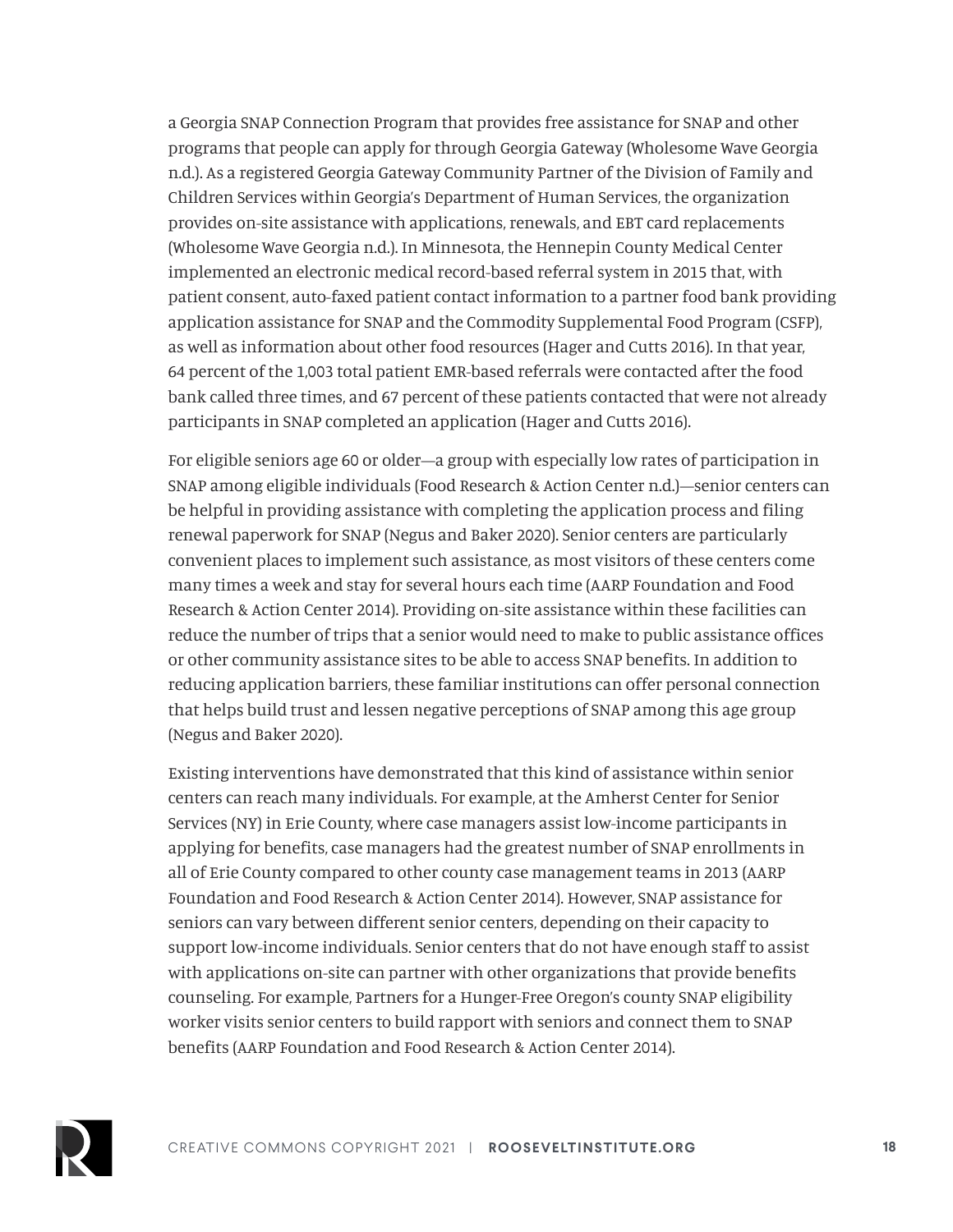Implementing on-site assistance for SNAP applications and renewals or systems for referrals within health care facilities, senior centers, and community-based organizations can break down application barriers, lessen stigma, and increase awareness of SNAP and the way it functions. While the way in which these interventions are designed can vary between institutions due to factors such as building space, organizational capacity, and institutional goals, the Division of Family and Children Services within the Georgia Department of Human Services should work to expand the volume of health care facilities, senior centers, and community-based organizations that can provide this assistance to food insecure individuals across the state. Expansion of these initiatives eases the workload for state agencies, provides additional avenues to complete initial SNAP applications and renewals for Georgia residents, and may even increase the community presence of health care facilities, community-based organizations, and senior centers involved in these efforts. To expand these interventions across the state, the Division of Family and Children Services should coordinate implementation of these interventions in areas of Georgia in which there is community need for on-site assistance or referral programs for SNAP outside of county assistance offices, facilitate partnerships between registered Georgia Gateway umbrella organizations and potential assisted service sites, provide necessary trainings and agency personnel to work in collaboration with Georgia Gateway Community Partners and other assisting organizations to build capacity, and make suggestions for how organizations involved in these efforts can improve their outreach to the community.

# **CONCLUSION**

The COVID-19 pandemic has exacerbated issues of food insecurity across the United States (Feeding America 2021a), and it is more crucial than ever to address barriers for participation in federally funded nutrition assistance programs such as SNAP. Many individuals who are eligible for such programs do not participate due to lack of awareness about eligibility or about the program itself, the stigma of receiving benefits, and administrative burdens (FitzSimons, Weill, and Parker n.d.).

Considering the impact that food insecurity can have on health, conducting screenings for food insecurity within health care facilities and directing food insecure individuals to community food resources is important. The trust that patients have with clinicians within health care facilities can help increase awareness of and decrease the stigma surrounding food insecurity and federal nutrition assistance programs. The Georgia Department of Community Health should establish statewide best practices for health care facilities aiming to address food insecurity, including promoting use of the 2-item

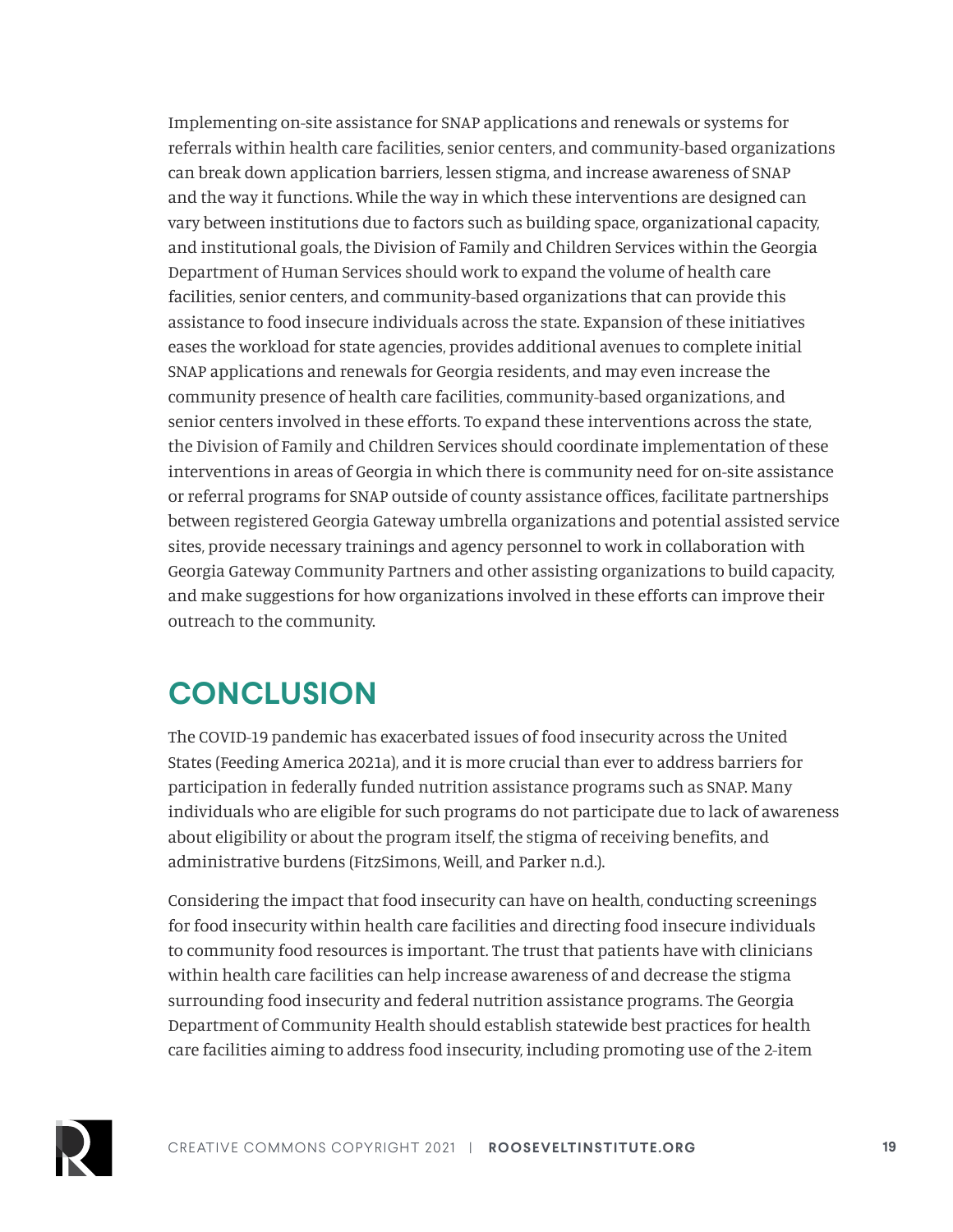Hunger Vital Sign screening tool, providing guidance on how clinicians can approach conversations about food insecurity in a sensitive and culturally competent manner, and helping identify points of referral from health care facilities for those with positive food insecurity screening results.

Additionally, to help connect more individuals and families to benefits and reduce food insecurity across Georgia, the Division of Family and Children Services within Georgia's Department of Human Services should work to expand the number of health care facilities, senior centers, and community-based organizations involved in efforts to assist with SNAP on-site or refer individuals to assistance. These facilities and organizations can reach individuals whom the DFCS offices may not be able to reach directly. These institutions, which food insecure individuals may already visit on a regular basis, decrease the administrative burdens of applying for SNAP by reducing the number of trips needed to get assistance for applications and by helping eligible individuals navigate the long and complex application process that can be a major barrier to participation (FitzSimons, Weill, and Parker n.d.). Additionally, these institutions can provide a sense of familiarity and connection to those who use them, potentially decreasing the stigma associated with food insecurity and using SNAP. While interventions implemented among various health care facilities, community-based organizations, and senior centers vary due to their differing capacities, the Division of Family and Children Services should play a central role in expanding the volume of interventions among these institutions in Georgia to further increase the number of avenues to complete the SNAP initial application and renewal processes.

Through these actions by state agencies, the state of Georgia can more effectively address food insecurity and the gap in SNAP participation among eligible individuals within the state.

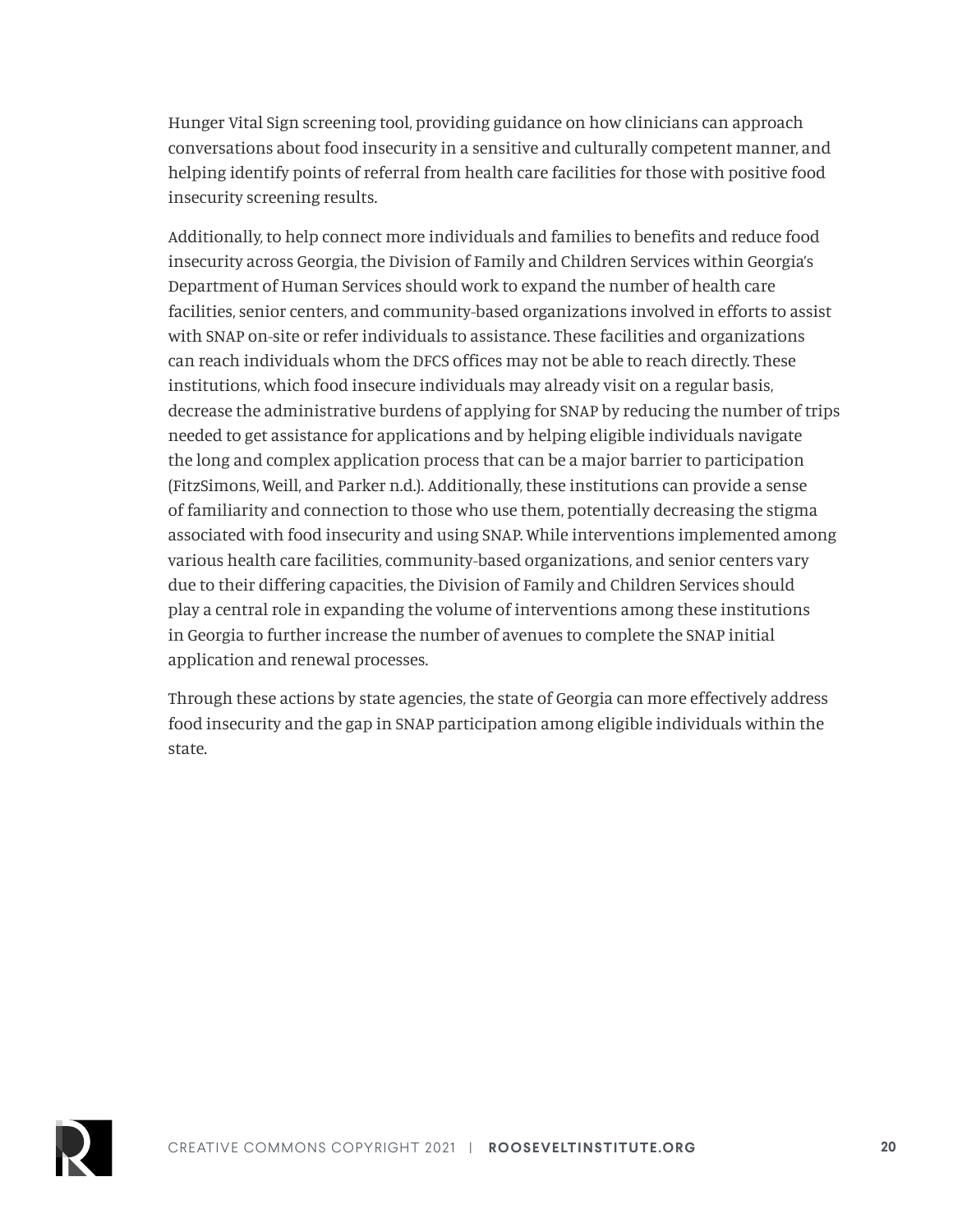# **REFERENCES**

- AARP Foundation and Food Research and Action Center (FRAC). 2014. *Combating Food Insecurity: Tools for Helping Older Adults Access SNAP*. Washington, DC: AARP Foundation and Food Research and Action Center (FRAC). [https://frac.org/wp-content/uploads/senior\\_snap\\_toolkit\\_aarp\\_frac-1.pdf.](https://frac.org/wp-content/uploads/senior_snap_toolkit_aarp_frac-1.pdf)
- American Diabetes Association. 2017. "1. Promoting Health and Reducing Disparities in Populations." *Diabetes Care 40*, no. 1 (January): S6–S10. <https://doi.org/10.2337/dc17-S004>.
- American Hospital Association (AHA). n.d. "Hospitals and Food Insecurity." AHA Trustee Services. Accessed August 25, 2021.<https://trustees.aha.org/articles/1299-hospitals-and-food-insecurity>.
- Anderson, Monica. 2016. "Who Relies on Public Transit in the US." Pew Research Center, April 7, 2016. [https://](https://www.pewresearch.org/fact-tank/2016/04/07/who-relies-on-public-transit-in-the-u-s/) [www.pewresearch.org/fact-tank/2016/04/07/who-relies-on-public-transit-in-the-u-s/.](https://www.pewresearch.org/fact-tank/2016/04/07/who-relies-on-public-transit-in-the-u-s/)
- Ashiabi, Godwin. 2005. "Household Food Insecurity and Children's School Engagement." *Journal of Children and Poverty* 11, no. 1 (January): 3–17. [https://doi.org/10.1080/1079612042000333027.](https://doi.org/10.1080/1079612042000333027)
- Baer, Tamara E., Emily A. Scherer, Eric W. Fleeger, and Areej Hassan. 2015. "Food Insecurity and the Burden of Health-Related Social Problems in an Urban Youth Population." *Journal of Adolescent Health* 57, no. 6 (December): 601–7. [https://pubmed.ncbi.nlm.nih.gov/26592328/.](https://pubmed.ncbi.nlm.nih.gov/26592328/)
- Bartlett, Susan, Nancy Burstein, William Hamilton, and Ryan Kling. 2004. *Food Stamp Program Access Study: Final Report*. Washington, DC: US Department of Agriculture Economic Research Service (ERS). [https://www.ers.](https://www.ers.usda.gov/webdocs/publications/43390/30283_efan03013-3_002.pdf?v=4143.7) [usda.gov/webdocs/publications/43390/30283\\_efan03013-3\\_002.pdf?v=4143.7](https://www.ers.usda.gov/webdocs/publications/43390/30283_efan03013-3_002.pdf?v=4143.7).
- Bauer, Lauren. 2020. "The COVID-19 Crisis Has Already Left Too Many Children Hungry in America." *Brookings Institution* (blog). May 6, 2020. [https://www.brookings.edu/blog/up-front/2020/05/06/the-covid-19-crisis](https://www.brookings.edu/blog/up-front/2020/05/06/the-covid-19-crisis-has-already-left-too-many-children-hungry-in-america/ h)[has-already-left-too-many-children-hungry-in-america/ h.](https://www.brookings.edu/blog/up-front/2020/05/06/the-covid-19-crisis-has-already-left-too-many-children-hungry-in-america/ h)
- Bolen, Ed, and Stacy Dean. 2018. "Waivers Add Key State Flexibility to SNAP's Three-Month Time Limit." Center on Budget and Policy Priorities (CBPP), February 6, 2018. [https://www.cbpp.org/research/food-assistance/](https://www.cbpp.org/research/food-assistance/waivers-add-key-state-flexibility-to-snaps-three-month-time-limit) [waivers-add-key-state-flexibility-to-snaps-three-month-time-limit.](https://www.cbpp.org/research/food-assistance/waivers-add-key-state-flexibility-to-snaps-three-month-time-limit)
- Brooks, Kelly. 2014. "Research Shows Food Deserts More Abundant in Minority Neighborhoods." *Johns Hopkins Magazine*, Spring 2014. https://hub.jhu.edu/magazine/2014/spring/racial-food-deserts/.
- Center on Budget and Policy Priorities (CBPP). 2021a. "A Quick Guide to SNAP Eligibility and Benefits." Center on Budget and Policy Priorities (CBPP). Last updated September 21, 2021. [https://www.cbpp.org/research/](https://www.cbpp.org/research/food-assistance/a-quick-guide-to-snap-eligibility-and-benefits) [food-assistance/a-quick-guide-to-snap-eligibility-and-benefits.](https://www.cbpp.org/research/food-assistance/a-quick-guide-to-snap-eligibility-and-benefits)
- Center on Budget and Policy Priorities (CBPP). 2021b. *Georgia: Food Stamp Program*. Washington, DC: Center on Budget and Policy Priorities (CBPP). [https://www.cbpp.org/sites/default/files/atoms/files/snap\\_factsheet\\_](https://www.cbpp.org/sites/default/files/atoms/files/snap_factsheet_georgia.pdf) [georgia.pdf](https://www.cbpp.org/sites/default/files/atoms/files/snap_factsheet_georgia.pdf).
- Center on Budget and Policy Priorities (CBPP). 2021c. "States Are Using Much-Needed Temporary Flexibility in SNAP to Respond to COVID-19 Challenges." Center on Budget and Policy Priorities (CBPP). Last updated August 6, 2021. [https://www.cbpp.org/research/food-assistance/states-are-using-much-needed-temporary](https://www.cbpp.org/research/food-assistance/states-are-using-much-needed-temporary-flexibility-in-snap-to-respond-to)[flexibility-in-snap-to-respond-to.](https://www.cbpp.org/research/food-assistance/states-are-using-much-needed-temporary-flexibility-in-snap-to-respond-to)
- Center on Budget and Policy Priorities (CBPP). n.d.a. "SNAP Is an Important Public-Private Partnership." Center on Budget and Policy Priorities (CBPP). Accessed September 14, 2021. [https://www.cbpp.org/snap-is-an](https://www.cbpp.org/snap-is-an-important-public-private-partnership#Georgia)[important-public-private-partnership#Georgia.](https://www.cbpp.org/snap-is-an-important-public-private-partnership#Georgia)
- Center on Budget and Policy Priorities (CBPP). n.d.b. "SNAP Retailers Database." Center on Budget and Policy Priorities (CBPP). Accessed September 14, 2021. [https://www.cbpp.org/snap-retailers-database.](https://www.cbpp.org/snap-retailers-database)

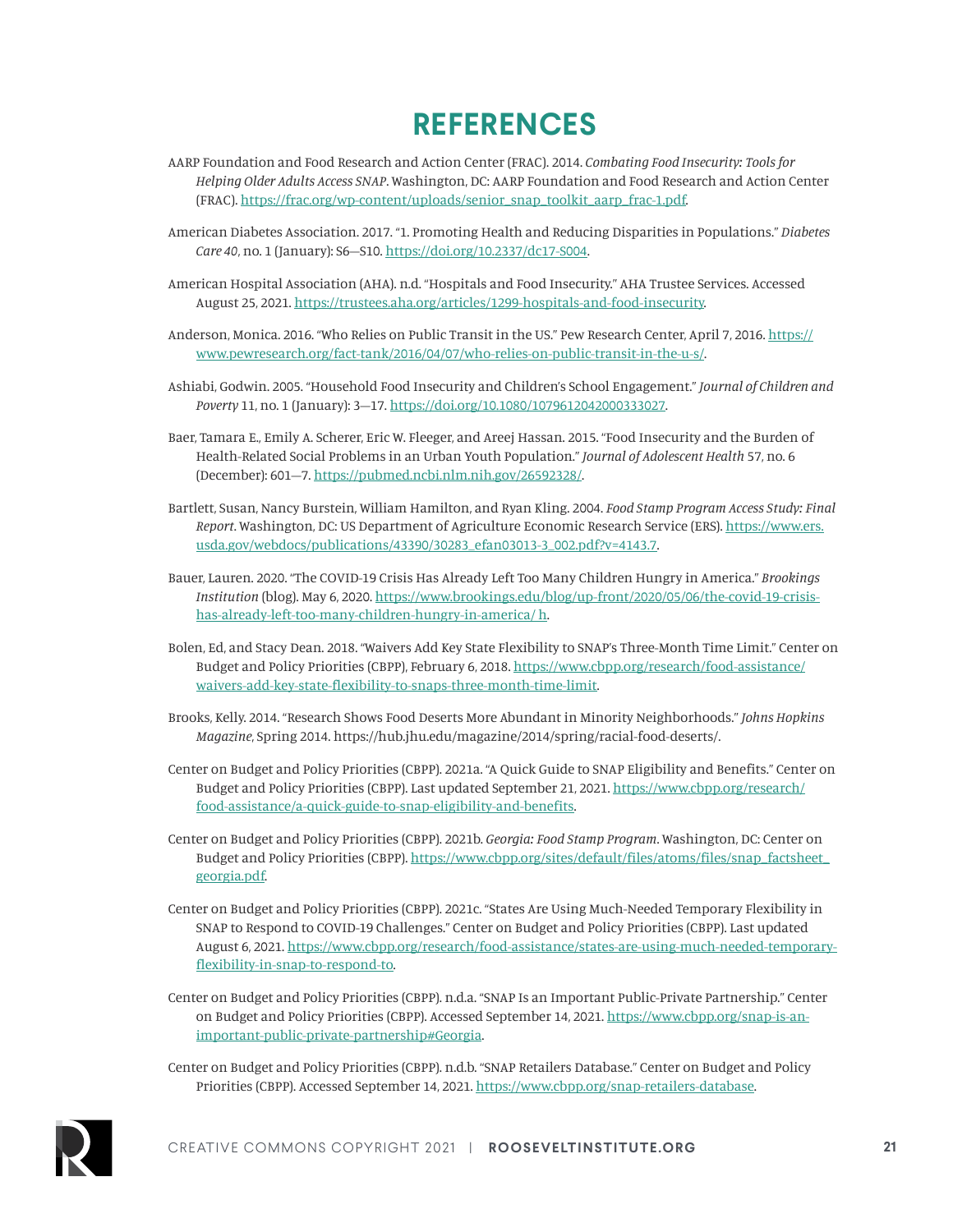- Coleman-Jensen, Alisha, Matthew P. Rabbitt, Christian A. Gregory, and Anita Singh. 2020. *Household Food Security in the United States in 2019*. Washington, DC: US Department of Agriculture (USDA) Economic Research Service. [https://www.ers.usda.gov/webdocs/publications/99282/err-275.pdf.](https://www.ers.usda.gov/webdocs/publications/99282/err-275.pdf)
- DC Department of Human Services. n.d. "Recertification for Benefits." Department of Human Services. Accessed September 10, 2021. [https://dhs.dc.gov/service/recertification-benefits.](https://dhs.dc.gov/service/recertification-benefits)
- Drewnowski, Adam, and SE Specter. 2004. "Poverty and Obesity: The Role of Energy Density and Energy Costs." *The American Journal of Clinical Nutrition* 79, no. 1 (January): 6–16. <https://doi.org/10.1093/ajcn/79.1.6>.
- Fang, Di, Michael R. Thomsen, and Rodolfo M. Nayga, Jr. 2021. "The Association Between Food Insecurity and Mental Health During the COVID-19 Pandemic." *BMC Public Health* 21, (March). [https://doi.org/10.1186/](https://doi.org/10.1186/s12889-021-10631-0) [s12889-021-10631-0](https://doi.org/10.1186/s12889-021-10631-0).
- Feeding America. 2021a. *The Impact of the Coronavirus on Food Insecurity in 2020 & 2021*. Chicago, IL: Feeding America. [https://www.feedingamerica.org/sites/default/files/2021-03/National%20Projections%20](https://www.feedingamerica.org/sites/default/files/2021-03/National%20Projections%20Brief_3.9.2021_0.pdf) [Brief\\_3.9.2021\\_0.pdf.](https://www.feedingamerica.org/sites/default/files/2021-03/National%20Projections%20Brief_3.9.2021_0.pdf)
- Feeding America. 2021b. *The Impact of the Coronavirus on Local Food Insecurity in 2020 & 2021*. Chicago, IL: Feeding America. [https://www.feedingamerica.org/sites/default/files/2021-03/Local%20Projections%20](https://www.feedingamerica.org/sites/default/files/2021-03/Local%20Projections%20Brief_3.31.2021.pdf) [Brief\\_3.31.2021.pdf.](https://www.feedingamerica.org/sites/default/files/2021-03/Local%20Projections%20Brief_3.31.2021.pdf)
- Feeding America. n.d.a. "Addressing Food Insecurity in Health Care Settings." Feeding America. Accessed September 15, 2021. [https://hungerandhealth.feedingamerica.org/explore-our-work/community-health](https://hungerandhealth.feedingamerica.org/explore-our-work/community-health-care-partnerships/addressing-food-insecurity-in-health-care-settings/)[care-partnerships/addressing-food-insecurity-in-health-care-settings/](https://hungerandhealth.feedingamerica.org/explore-our-work/community-health-care-partnerships/addressing-food-insecurity-in-health-care-settings/).
- Feeding America. n.d.b. *Food for Tomorrow: SNAP Application Assistance in Health Care Settings*. Chicago, IL: Feeding America. [https://hungerandhealth.feedingamerica.org/wp-content/uploads/2021/01/SNAP-](https://hungerandhealth.feedingamerica.org/wp-content/uploads/2021/01/SNAP-Application-Assistance-in-Health-Care-Settings.pdf)[Application-Assistance-in-Health-Care-Settings.pdf.](https://hungerandhealth.feedingamerica.org/wp-content/uploads/2021/01/SNAP-Application-Assistance-in-Health-Care-Settings.pdf)
- Feeding America. n.d.c. "Food Insecurity in Georgia: Before COVID-19." Feeding America. Accessed September 15, 2021. [https://map.feedingamerica.org/county/2019/overall/georgia.](https://map.feedingamerica.org/county/2019/overall/georgia)
- Feeding America. n.d.d. *Health Care Provider Training: Screening for and Addressing Food Insecurity in Clinical Settings*. Chicago, IL: Feeding America. [https://hungerandhealth.feedingamerica.org/wp-content/](https://hungerandhealth.feedingamerica.org/wp-content/uploads/2014/05/FA_Clinical-Training_2017.pdf) [uploads/2014/05/FA\\_Clinical-Training\\_2017.pdf](https://hungerandhealth.feedingamerica.org/wp-content/uploads/2014/05/FA_Clinical-Training_2017.pdf).
- Fitzpatrick, Kevin M., Casey Harris, and Grant Drawve. n.d. "Assessing U.S. Food Insecurity in the United States During COVID-19 Pandemic." University of Arkansas, Department of Sociology and Criminology. [https://](https://fulbright.uark.edu/departments/sociology/research-centers/community-family-institute/_resources/community-and-family-institute/revised-assessing-food-insecurity-brief.pdf) [fulbright.uark.edu/departments/sociology/research-centers/community-family-institute/\\_resources/](https://fulbright.uark.edu/departments/sociology/research-centers/community-family-institute/_resources/community-and-family-institute/revised-assessing-food-insecurity-brief.pdf) [community-and-family-institute/revised-assessing-food-insecurity-brief.pdf.](https://fulbright.uark.edu/departments/sociology/research-centers/community-family-institute/_resources/community-and-family-institute/revised-assessing-food-insecurity-brief.pdf)
- FitzSimons, Crystal Weedall, James D. Weill, and Lynn Parker. n.d. *Barriers That Prevent Low-Income People From Gaining Access to Food and Nutrition Programs*. Washington, DC: Congressional Hunger Center. [https://www.](https://www.hungercenter.org/wp-content/uploads/2011/07/Barriers-to-Food-and-Nutrition-Programs-FRAC.pdf) [hungercenter.org/wp-content/uploads/2011/07/Barriers-to-Food-and-Nutrition-Programs-FRAC.pdf.](https://www.hungercenter.org/wp-content/uploads/2011/07/Barriers-to-Food-and-Nutrition-Programs-FRAC.pdf)
- Food Research & Action Center (FRAC). 2019. *Georgia: SNAP Matters for Seniors*. Washington, DC: Food Research & Action Center (FRAC). [https://frac.org/wp-content/uploads/senior\\_facts\\_GA.pdf.](https://frac.org/wp-content/uploads/senior_facts_GA.pdf)
- Food Research & Action Center (FRAC). n.d. "Interactive Map: SNAP Participation Rates Among Eligible Seniors (Age 60+) in an Average Month in FY 2015." Senior SNAP Participation Rates Map. Accessed September 15, 2021. <https://frac.org/maps/seniors/senior-snap-rates.html#pdflist>.
- Fraze, Taressa K., Amanda L. Brewster, and Valerie A. Lewis. 2019. "Prevalence of Screening for Food Insecurity, Housing Instability, Utility Needs, Transportation Needs, and Interpersonal Violence by US Physician Practices and Hospitals." *JAMA Network Open* 2, no. 9 (September): e1911514. [https://doi.org/10.1001/](https://doi.org/10.1001/jamanetworkopen.2019.11514) [jamanetworkopen.2019.11514.](https://doi.org/10.1001/jamanetworkopen.2019.11514)

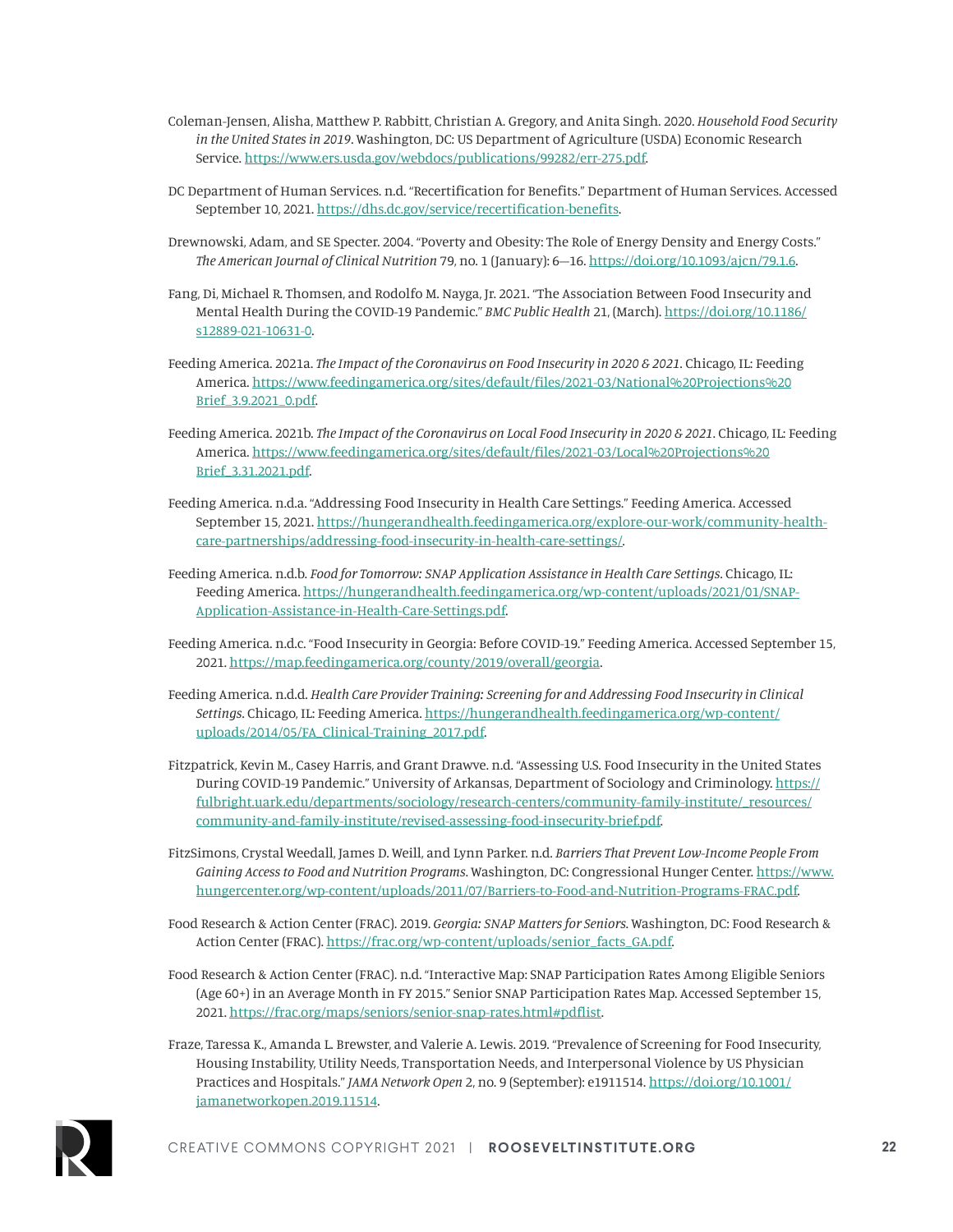- Gaines-Turner, Tianna, Joanna Cruz Simmons, and Mariana Chilton. 2019. "Recommendations From SNAP Participants to Improve Wages and End Stigma." *American Journal of Public Health* 109, no. 12 (December): 1664–7. <https://doi.org/10.2105/AJPH.2019.305362>.
- Gattu, Rajender K., Grace Paik, Yan Wang, Prema Ray, Richard Lichenstein, and Maureen M. Black. 2019. "The Hunger Vital Sign Identifies Household Food Insecurity Among Children in Emergency Departments and Primary Care." *Children* 6, no. 10: 107.<https://doi.org/10.3390/children6100107>.
- Georgia Department of Human Services (DHS). 2018. "Georgia's new benefits and eligibility system receives national award for enhancing access to services." Division of Family and Children Services. Accessed August 31, 2021. [https://dfcs.georgia.gov/press-releases/2018-10-24/georgias-new-benefits-eligibility](https://dfcs.georgia.gov/press-releases/2018-10-24/georgias-new-benefits-eligibility-system-receives-national-award)[system-receives-national-award.](https://dfcs.georgia.gov/press-releases/2018-10-24/georgias-new-benefits-eligibility-system-receives-national-award)

Georgia Department of Human Services (DHS). 2021. *Food Stamp Program*. Atlanta, GA: DHS.

- Georgia Department of Human Services (DHS). n.d. "Senior Hunger." Division of Aging Services. Accessed August 31, 2021. [https://aging.georgia.gov/get-involved/senior-hunger.](https://aging.georgia.gov/get-involved/senior-hunger)
- Georgia Division of Family & Children Services. n.d. "Senior SNAP: Georgia's Senior Supplemental Nutrition Assistance Program." Accessed August 31, 2021. [https://dfcs.georgia.gov/sites/dfcs.georgia.gov/files/](https://dfcs.georgia.gov/sites/dfcs.georgia.gov/files/Form%20299%20(Rev.%20%2011-15).pdf) [Form%20299%20\(Rev.%20%2011-15\).pdf.](https://dfcs.georgia.gov/sites/dfcs.georgia.gov/files/Form%20299%20(Rev.%20%2011-15).pdf)
- Georgia Food Stamps. n.d. "The Comprehensive Guide to Food Stamps in Georgia." Accessed September 15, 2021. <https://s3.amazonaws.com/DMguides/georgia-food-stamps-guide.pdf>.
- Goldman, Nathan, Richard Sheward, Stephanie Ettinger de Cuba, Maureen M. Black, Megan Sandel, John Cook, and Sharon Coleman. 2014. *The Hunger Vital Sign: A New Standard of Care for Preventative Health*. Boston, MA: Children's HealthWatch. [http://contentmanager.med.uvm.edu/docs/2014\\_\\_hunger\\_vital\\_sign\\_4-pager\\_](http://contentmanager.med.uvm.edu/docs/2014__hunger_vital_sign_4-pager_children_39_s_health_watch/vchip-documents/2014__hunger_vital_sign_4-pager_children) [children\\_39\\_s\\_health\\_watch/vchip-documents/2014\\_\\_hunger\\_vital\\_sign\\_4-pager\\_children's\\_health\\_](http://contentmanager.med.uvm.edu/docs/2014__hunger_vital_sign_4-pager_children_39_s_health_watch/vchip-documents/2014__hunger_vital_sign_4-pager_children) [watch.pdf?sfvrsn=2](http://contentmanager.med.uvm.edu/docs/2014__hunger_vital_sign_4-pager_children_39_s_health_watch/vchip-documents/2014__hunger_vital_sign_4-pager_children).
- Gundersen, Craig, Brent Kreider, and John Pepper. 2011. "The Economics of Food Insecurity in the United States." *Applied Economic Perspectives and Policy* 33, no. 3 (August): 281–303. [https://doi.org/10.1093/aepp/](https://doi.org/10.1093/aepp/ppr022) [ppr022.](https://doi.org/10.1093/aepp/ppr022)
- Gundersen, Craig, and James P. Ziliak. 2015. "Food Insecurity and Health Outcomes." *Health Affairs* 34, no. 11 (November): 1830-9.<https://pubmed.ncbi.nlm.nih.gov/26526240/>.
- Gundersen, Craig, Emily E. Engelhard, Amy S. Crumbaugh, and Hilary K. Seligman. 2017. "Brief Assessment of Food Insecurity Accurately Identifies High-Risk US Adults." *Public Health Nutrition* 20, no. 8 (February): 1367–71. [https://doi.org/10.1017/S1368980017000180.](https://doi.org/10.1017/S1368980017000180)
- Gundersen, Craig, et al. 2020. *Map the Meal Gap 2020: A Report on County and Congressional District Food Insecurity and County Food Cost in the United States in 2018*. Chicago, IL: Feeding America. [https://www.feedingamerica.](https://www.feedingamerica.org/sites/default/files/2020-06/Map%20the%20Meal%20Gap%202020%20Combined%20Modules.pdf) [org/sites/default/files/2020-06/Map%20the%20Meal%20Gap%202020%20Combined%20Modules.pdf](https://www.feedingamerica.org/sites/default/files/2020-06/Map%20the%20Meal%20Gap%202020%20Combined%20Modules.pdf).
- Hager, Erin R., Anna M. Quigg, Maureen M. Black, Sharon M. Coleman, Timothy Heeren, Ruth Rose-Jacobs, John T. Cook, Stephanie A. Ettinger de Cuba, Patrick H. Casey, Mariana Chilton, Diana B. Cutts, Alan F. Meyers, and Deborah A. Frank. 2010. "Development and Validity of a 2-Item Screen to Identify Families At Risk For Food Insecurity." *Pediatrics* 126, no. 1 (July): e26–32.<https://doi.org/10.1542/peds.2009-3146>.
- Hager, Kurt, and Diana Cutts. 2016. "Electronic Medical Record (EMR) Based Referrals for Food Insecure Patients to Community Assistance." Abstract for the American Public Health Association (APHA) 2016 Annual Meeting & Expo. [https://apha.confex.com/apha/144am/meetingapp.cgi/Paper/357527.](https://apha.confex.com/apha/144am/meetingapp.cgi/Paper/357527)

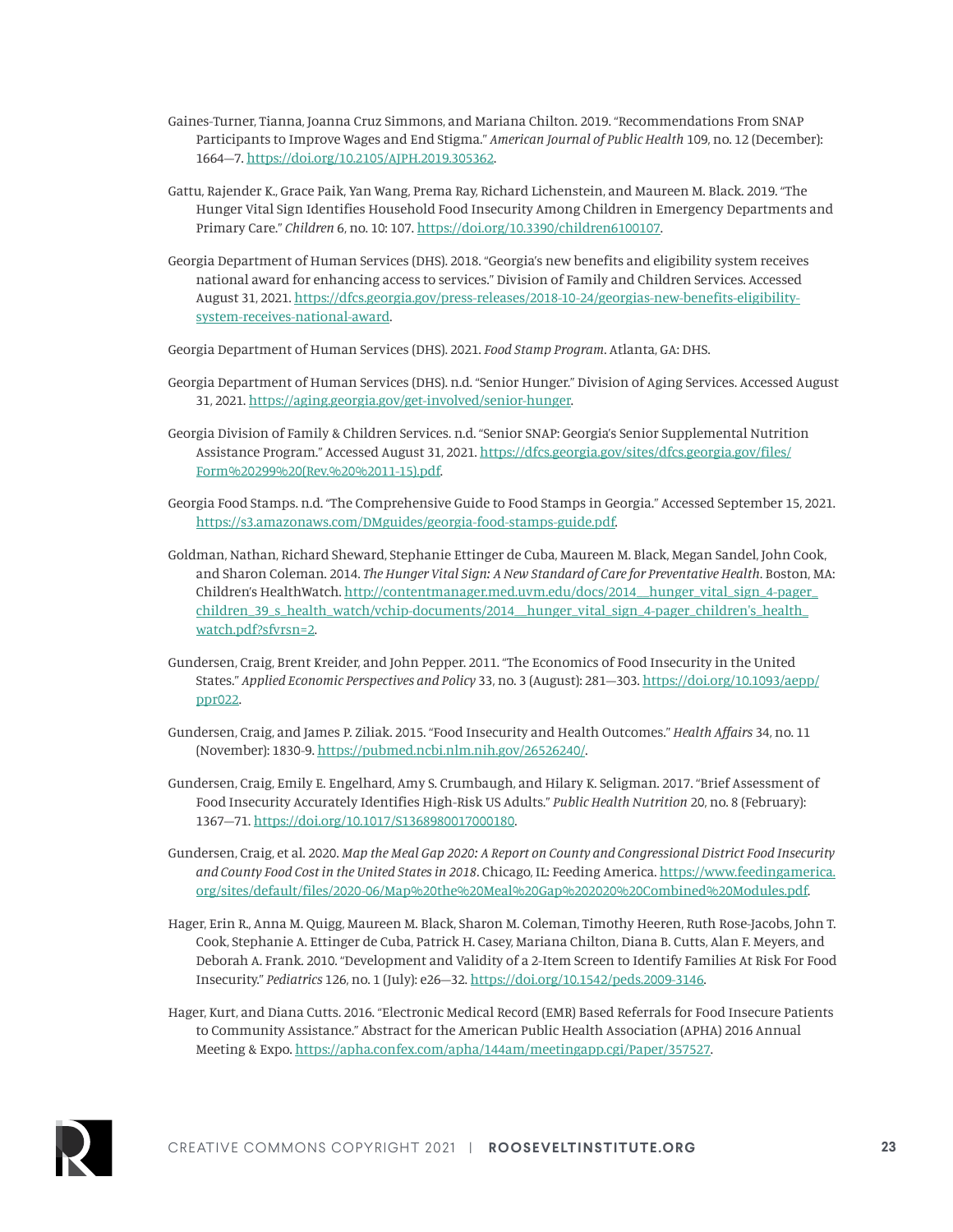- Health Research & Educational Trust. 2017. *Social Determinants of Health Series: Food Insecurity and the Role of Hospitals*. Chicago, IL: Health Research & Educational Trust. [https://www.aha.org/system/files/hpoe/](https://www.aha.org/system/files/hpoe/Reports-HPOE/2017/determinants-health-food-insecurity-role-of-hospitals.pdf) [Reports-HPOE/2017/determinants-health-food-insecurity-role-of-hospitals.pdf](https://www.aha.org/system/files/hpoe/Reports-HPOE/2017/determinants-health-food-insecurity-role-of-hospitals.pdf).
- Herman, Dena, Patience Afulani, Alisha Coleman-Jensen, and Gail G. Harrison. 2015. "Food Insecurity and Cost-Related Medication Underuse Among Nonelderly Adults in a Nationally Representative Sample." *American Journal of Public Health* 105, no. 10 (September): e48–59. [https://doi.org/10.2105/AJPH.2015.302712.](https://doi.org/10.2105/AJPH.2015.302712)
- Isaacs, Julia B., Michael Katz, and David Kassabian. 2016. *Changing Policies to Streamline Access to Medicaid, SNAP, and Child Care Assistance: Findings from the Work Support Strategies Evaluation*. Washington, DC: Urban Institute. [https://www.urban.org/sites/default/files/publication/78846/2000668-Changing-Policies-to-](https://www.urban.org/sites/default/files/publication/78846/2000668-Changing-Policies-to-Streamline-Access-to-Medicaid-SNAP-and-Child-Care-Assistance-Findings-from-the-Work-Support-Strategies-Evaluation.pdf)[Streamline-Access-to-Medicaid-SNAP-and-Child-Care-Assistance-Findings-from-the-Work-Support-](https://www.urban.org/sites/default/files/publication/78846/2000668-Changing-Policies-to-Streamline-Access-to-Medicaid-SNAP-and-Child-Care-Assistance-Findings-from-the-Work-Support-Strategies-Evaluation.pdf)[Strategies-Evaluation.pdf.](https://www.urban.org/sites/default/files/publication/78846/2000668-Changing-Policies-to-Streamline-Access-to-Medicaid-SNAP-and-Child-Care-Assistance-Findings-from-the-Work-Support-Strategies-Evaluation.pdf)
- Kinsey, Eliza W., Dirk Kinsey, and Andrew G. Rundle. 2020. "COVID-19 and Food Insecurity: an Uneven Patchwork of Responses." *Journal of Urban Health* 97, no. 3 (June): 332–5. [https://doi.org/10.1007/s11524-020-00455-5.](https://doi.org/10.1007/s11524-020-00455-5)
- Knowles, Molly, Saba Khan, Deepak Palakshappa, Rachel Cahill, Evelyne Kruger, Bridget G. Poserina, Brittany Koch, and Mariana Chilton. 2018. "Successes, Challenges, and Considerations for Integrating Referral into Food Insecurity Screening in Pediatric Settings." *Journal of Health Care for the Poor and Undeserved* 29, no. 1 (February): 181–91.<https://doi.org/10.1353/hpu.2018.0012>.
- Kushel, Margot B., Reena Gupta, Lauren Gee, and Jennifer S. Haas. 2006. "Housing Instability and Food Insecurity as Barriers to Health Care Among Low-Income Americans." *Journal of General Internal Medicine* 21, no. 1 (January): 71–7.<https://doi.org/10.1111/j.1525-1497.2005.00278.x>.
- Lee, J.S., J. Shannon, and A. Brown. 2014. "Living in Food Deserts Was Associated with Food Insecurity in a Statewide Sample of Older Adults in Need of Aging and Food Assistance Programs in Georgia." *Journal of the Academy of Nutrition and Dietetics* 114, no. 9 (September). <https://doi.org/10.1016/j.jand.2014.06.019>.
- Louie, Naomi T., Loan Pham Kim, and Scott E. Chan. 2020. "Perceptions and Barriers to SNAP Utilization Among Asian and Pacific Islanders in Greater Los Angeles." *American Journal of Health Promotion* 34, no. 7 (June): 779–90. <https://doi.org/10.1177/0890117120925746>.
- Marpadga, Sanjana, Alicia Fernandez, Jamie Leung, Audrey Tang, Hilary Seligman, and Elizabeth J. Murphy. 2019. "Challenges and Successes with Food Resource Referrals for Food-Insecure Patients with Diabetes." *The Permanente Journal*, no. 23 (Winter): 18-097. [https://doi.org/10.7812/TPP/18-097.](https://doi.org/10.7812/TPP/18-097)
- Martin, M.S., E. Maddocks, Y. Chen, S.E. Gilman, and I. Colman. 2016. "Food Insecurity and Mental Illness: Disproportionate Impacts in the Context of Perceived Stress and Social Isolation." *Public Health* 132, (March): 86–91. [https://doi.org/10.1016/j.puhe.2015.11.014.](https://doi.org/10.1016/j.puhe.2015.11.014)
- Mills, Gregory, Tracy Vericker, Heather Koball, Kye Lippold, Laura Wheaton, and Sam Elkin. 2014. *Understanding the Rates, Causes, and Costs of Churning in the Supplemental Nutrition Assistance Program (SNAP) – Final Report*. Washington, DC: Urban Institute, prepared for the USDA Food and Nutrition Service (USDA-FNS). [https://www.urban.org/sites/default/files/publication/33566/413257-Understanding-the-Rates-Causes](https://www.urban.org/sites/default/files/publication/33566/413257-Understanding-the-Rates-Causes-and-Costs-of-Churning-in-the-Supplemental-Nutrition-Assistance-Program-SNAP-.PDF)[and-Costs-of-Churning-in-the-Supplemental-Nutrition-Assistance-Program-SNAP-.PDF](https://www.urban.org/sites/default/files/publication/33566/413257-Understanding-the-Rates-Causes-and-Costs-of-Churning-in-the-Supplemental-Nutrition-Assistance-Program-SNAP-.PDF).
- Murthy, Vivek H. 2016. "Food Insecurity: A Public Health Issue." *Public Health Reports* 131, no. 5 (August): 655–7. [https://doi.org/10.1177/0033354916664154.](https://doi.org/10.1177/0033354916664154)
- Myles, TaMara, Kathryn N. Porter Starr, Kristen B. Johnson, Jung Sun Lee, Joan G. Fischer, and Mary Ann Johnson. 2016. "Food Insecurity and Eating Behavior Relationships Among Congregate Meal Participants in Georgia." *Journal of Nutrition in Gerontology and Geriatrics* 35, no. 1 (February): 32–42. [https://doi.org/10.108](https://doi.org/10.1080/21551197.2015.1125324) [0/21551197.2015.1125324.](https://doi.org/10.1080/21551197.2015.1125324)

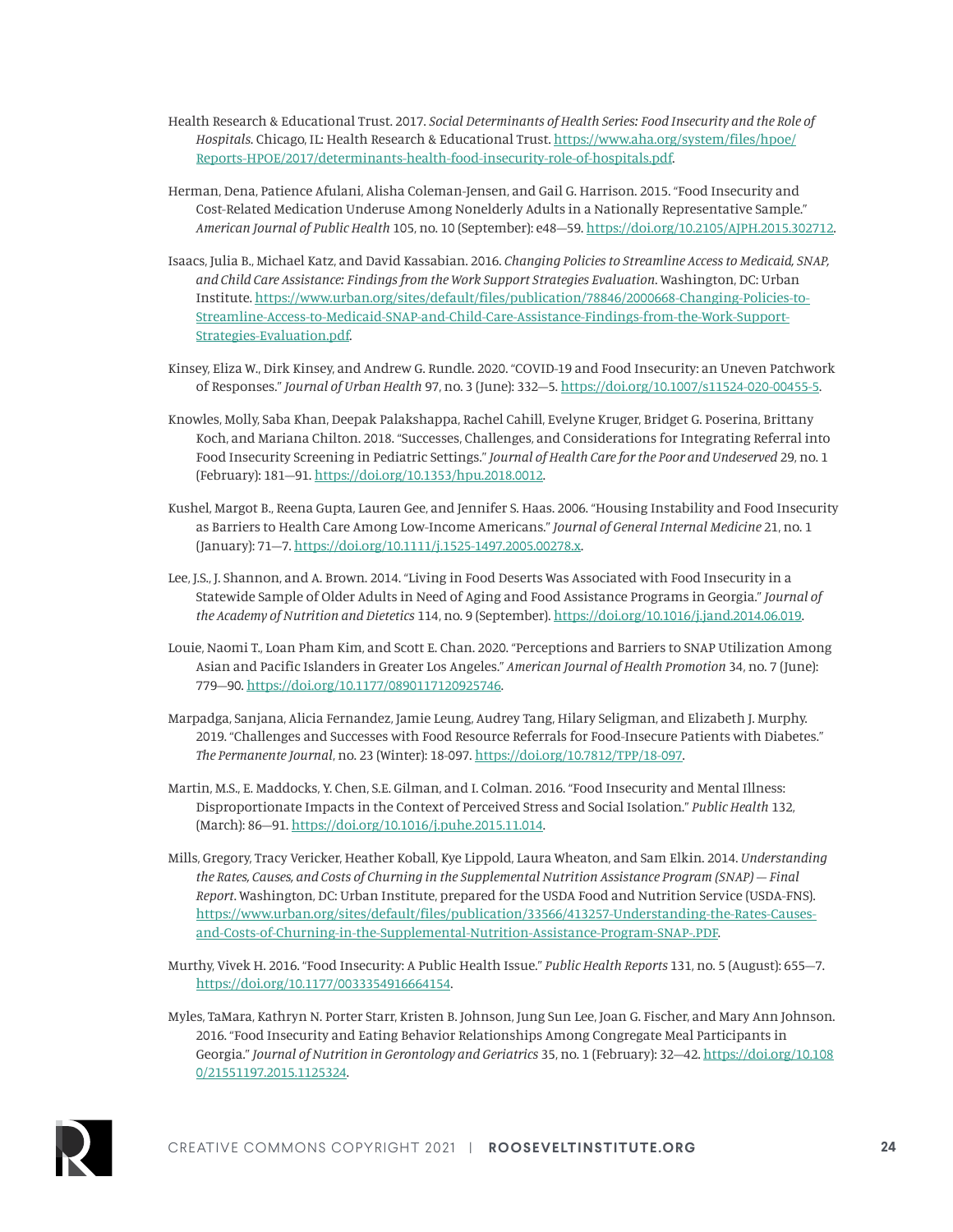- Negus, Vicky, and Pat Baker. 2020. *Improving SNAP Access for Older Adults: Lessons from Massachusetts on Breaking Down Barriers and Improving Retention*. Washington, DC: The Center for Law and Social Policy. [https://www.](https://www.clasp.org/sites/default/files/publications/2020/12/2020_MLRI%20CLASP%20ASAP%20.pdf) [clasp.org/sites/default/files/publications/2020/12/2020\\_MLRI%20CLASP%20ASAP%20.pdf](https://www.clasp.org/sites/default/files/publications/2020/12/2020_MLRI%20CLASP%20ASAP%20.pdf).
- Odoms-Young, Angela M., and Marino Bruce. 2018. "Examining the Impact of Structural Racism on Food Insecurity: Implications for Addressing Racial/Ethnic Disparities." *Family and Community Health* 41, (April/ June): S3-S6.<https://doi.org/10.1097/FCH.0000000000000183>.
- Pelto, Debra J., Alex Ocampo, Olga Garduño-Ortega, Claudia Teresa Barraza López, Francesca Macaluso, Julia Ramirez, Javier González, and Francesca Gany. 2020. "The Nutrition Benefits Participation Gap: Barriers to Uptake of SNAP and WIC among Latinx American Immigrant Families." *Journal of Community Health* 45, no. 3 (June): 488–91. [https://pubmed.ncbi.nlm.nih.gov/31630308/.](https://pubmed.ncbi.nlm.nih.gov/31630308/)
- Pourmotabbed, Ali, Sajjad Moradi, Atefeh Babaei, Abed Ghavami, Hamed Mohammadi, Cyrus Jalili, Michael E. Symonds, and Maryam Miraghajani. 2020. "Food Insecurity and Mental Health: A Systematic Review and Meta-Analysis." *Public Health Nutrition* 23, no. 10 (March) :1778–90. [https://doi.org/10.1017/](https://doi.org/10.1017/S136898001900435X) [S136898001900435X.](https://doi.org/10.1017/S136898001900435X)
- Raskind, Ilana G., Regine Haardörfer, and Carla J. Berg. 2019. "Food Insecurity, Psychosocial Health, and Academic Performance Among College and University Students in Georgia, USA." *Public Health Nutrition* 22, no. 3 (February): 476–85.<https://doi.org/10.1017/S1368980018003439>.
- Schanzenbach, Diane, and Abigail Pitts. 2020. *Food Insecurity During COVID-19 in Households with Children: Results by Racial and Ethnic Groups*. Evanston, IL: Northwestern University Institute for Policy Research. [https://www.ipr.northwestern.edu/documents/reports/ipr-rapid-research-reports-pulse-hh-data-9-july-](https://www.ipr.northwestern.edu/documents/reports/ipr-rapid-research-reports-pulse-hh-data-9-july-2020-by-race-ethnicity.pdf)[2020-by-race-ethnicity.pdf](https://www.ipr.northwestern.edu/documents/reports/ipr-rapid-research-reports-pulse-hh-data-9-july-2020-by-race-ethnicity.pdf).
- Schwarzenberg, Sarah Jane, Alice A. Kuo, Julie M. Linton, Patricia Flanagan, Benjamin A. Gitterman, Lance A. Chilton, William H. Cotton, James H. Duffee, Virginia A. Keane, Scott D. Krugman, Carla D. McKelvey, and Gonzalo J. Paz-Soldan. 2015. "Promoting Food Security for All Children." *Pediatrics* 136, no. 5 (November): e1431–e1438. [https://doi.org/10.1542/peds.2015-3301.](https://doi.org/10.1542/peds.2015-3301)
- Seligman, Hilary K., Barbara A. Laraia, and Margot B. Kushel. 2010. "Food Insecurity Is Associated with Chronic Disease Among Low-Income NHANES Participants." *The Journal of Nutrition* 140, no. 2 (February): 304–10. [https://doi.org/10.3945/jn.109.112573.](https://doi.org/10.3945/jn.109.112573)
- Shannon, Jerry. 2017. "Mapping Food Insecurity in Metro Atlanta." Atlanta Studies, June 20, 2017. [https://www.](https://www.atlantastudies.org/2017/06/20/jerry-shannon-mapping-food-insecurity-in-metro-atlanta/) [atlantastudies.org/2017/06/20/jerry-shannon-mapping-food-insecurity-in-metro-atlanta/](https://www.atlantastudies.org/2017/06/20/jerry-shannon-mapping-food-insecurity-in-metro-atlanta/).
- Smith, Sunny, David Malinak, Jinnie Chang, Maria Perez, Sandra Perez, Erica Settlecowski, Timothy Rodriggs, Ming Hsu, Alexandra Abrew, and Sofia Aedo. 2017. "Implementation of a Food Insecurity Screening and Referral Program in Student-Run Free Clinics in San Diego, California." *Preventive Medicine Reports* 5, (March): 134–9.<https://doi.org/10.1016/j.pmedr.2016.12.007>.
- Spotlight on Poverty & Opportunity. n.d. "Georgia." Spotlight on Poverty & Opportunity. Accessed August 31, 2021. <https://spotlightonpoverty.org/states/georgia/>.
- State of Georgia. n.d.a. "Becoming a Registered Georgia Gateway Community Partner." Georgia Gateway. Accessed August 31, 2021. [https://gateway.ga.gov/access/accessController?id=bb782aff83855f28af4d1a410.](https://gateway.ga.gov/access/accessController?id=bb782aff83855f28af4d1a410)
- State of Georgia. n.d.b. "SNAP Benefits, Also Known as Food Stamps, Provide Any Eligible Citizen Monthly Funds to Buy Groceries." Georgia.Gov. Accessed August 31, 2021. [https://georgia.gov/apply-snap.](https://georgia.gov/apply-snap)

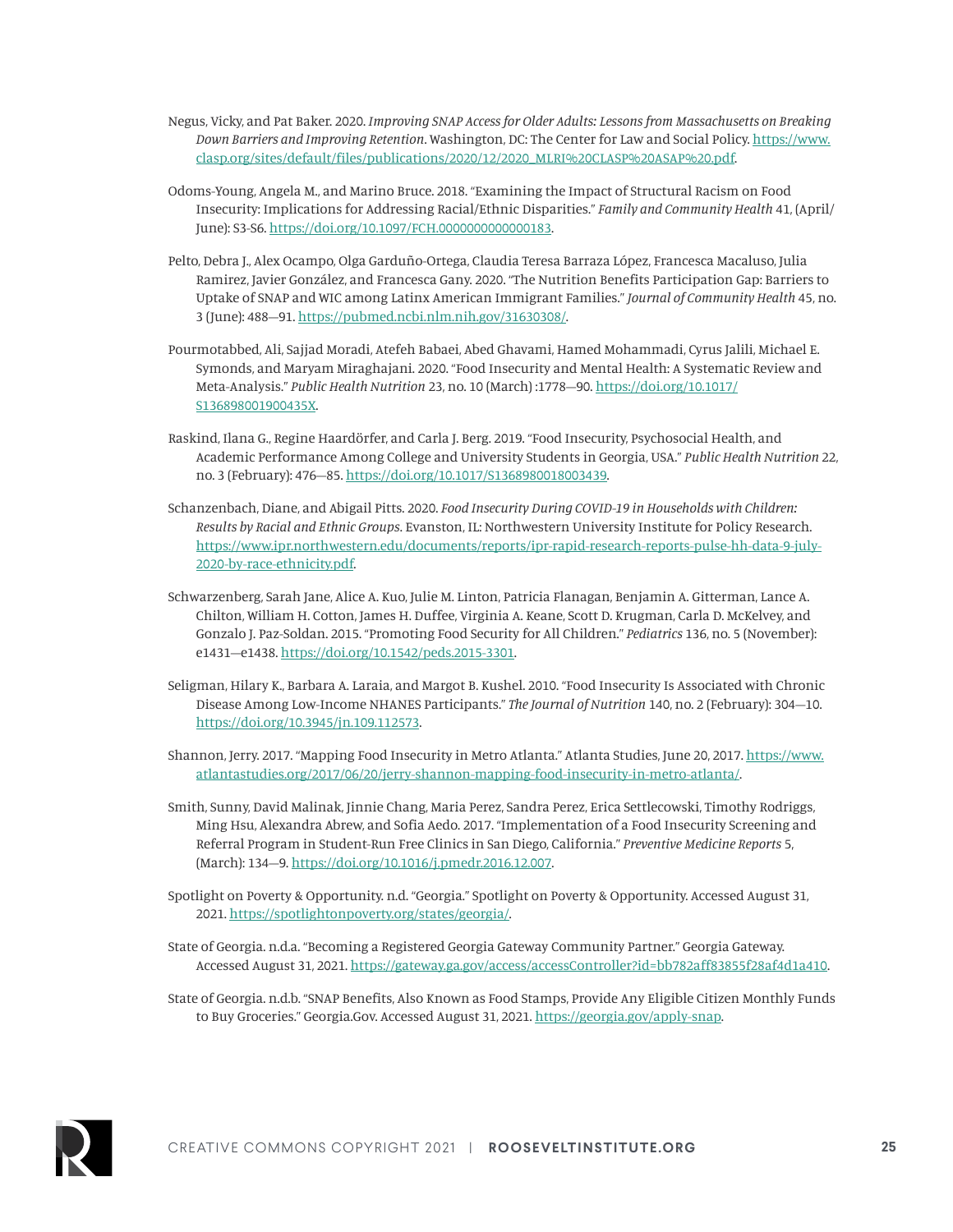- USDA Economic Research Service (ERS). 2021. "Definitions of Food Insecurity." Food Security in the US. Last updated September 8, 2021. [https://www.ers.usda.gov/topics/food-nutrition-assistance/food-security-in](https://www.ers.usda.gov/topics/food-nutrition-assistance/food-security-in-the-us/definitions-of-food-security.aspx)[the-us/definitions-of-food-security.aspx.](https://www.ers.usda.gov/topics/food-nutrition-assistance/food-security-in-the-us/definitions-of-food-security.aspx)
- USDA Food and Nutrition Service (FNS). 2013. *State Options Report: Supplemental Nutrition Assistance Program*. Washington, DC: USDA Food and Nutrition Service (FNS). [https://fns-prod.azureedge.net/sites/default/files/](https://fns-prod.azureedge.net/sites/default/files/snap/11-State_Options.pdf) [snap/11-State\\_Options.pdf](https://fns-prod.azureedge.net/sites/default/files/snap/11-State_Options.pdf).
- USDA Food and Nutrition Service (FNS). 2019. "SNAP Work Requirements." Supplemental Nutrition Assistance Program (SNAP). Last updated May 29, 2019. [https://www.fns.usda.gov/snap/work-requirements.](https://www.fns.usda.gov/snap/work-requirements)
- USDA Food and Nutrition Service (FNS). 2020. "Elderly Simplified Application Project." Supplemental Nutrition Assistance Program (SNAP). Last updated December 16, 2020. [https://www.fns.usda.gov/snap/elderly](https://www.fns.usda.gov/snap/elderly-simplified-application-project)[simplified-application-project](https://www.fns.usda.gov/snap/elderly-simplified-application-project).
- USDA Food and Nutrition Service (FNS). 2021. "What Can SNAP Buy?" Supplemental Nutrition Assistance Program (SNAP). Last updated April 14, 2021.<https://www.fns.usda.gov/snap/eligible-food-items>.
- Ver Ploeg, Michele. 2010. "Access to Affordable, Nutritious Food Is Limited in 'Food Deserts.'" USDA Economic Research Service (ERS), March 1, 2010. [https://www.ers.usda.gov/amber-waves/2010/march/access-to](https://www.ers.usda.gov/amber-waves/2010/march/access-to-affordable-nutritious-food-is-limited-in-food-deserts/)[affordable-nutritious-food-is-limited-in-food-deserts/.](https://www.ers.usda.gov/amber-waves/2010/march/access-to-affordable-nutritious-food-is-limited-in-food-deserts/)
- Weinfield, Nancy S., Gregory Mills, Christine Borger, Maeve Gearing, Theodore Macaluso, Jill Montaquila, and Sheila Zedlewski. 2014. *Hunger in America 2014: National Report Prepared for Feeding America*. Chicago, IL: Feeding America. [http://help.feedingamerica.org/HungerInAmerica/hunger-in-america-2014-full-report.](http://help.feedingamerica.org/HungerInAmerica/hunger-in-america-2014-full-report.pdf) [pdf](http://help.feedingamerica.org/HungerInAmerica/hunger-in-america-2014-full-report.pdf).
- Wheaton, Laura, and Victoria Tran. 2018. *The Antipoverty Effects of the Supplemental Nutrition Assistance Program*. Washington, DC: Urban Institute. [https://www.urban.org/sites/default/files/publication/96521/the\\_](https://www.urban.org/sites/default/files/publication/96521/the_antipoverty_effects_of_the_supplemental_nutrition_assistance_program_4.pdf) [antipoverty\\_effects\\_of\\_the\\_supplemental\\_nutrition\\_assistance\\_program\\_4.pdf.](https://www.urban.org/sites/default/files/publication/96521/the_antipoverty_effects_of_the_supplemental_nutrition_assistance_program_4.pdf)
- Wheaton, Laura, Tracy Vericker, Jonathan Schwabish, Theresa Anderson, Kevin Baier, Joseph Gasper, Nathan Sick, and Kevin Werner. 2021. *The Impact of SNAP Able-Bodied Adults Without Dependents (ABAWD) Time Limit Reinstatement in Nine States*. Washington, DC: Urban Institute. [https://www.urban.org/sites/default/files/](https://www.urban.org/sites/default/files/publication/104451/the-impact-of-snap-able-bodied-adults-without-dependents-abawd-time-limit-reinstatement-in-nin_0.pdf) [publication/104451/the-impact-of-snap-able-bodied-adults-without-dependents-abawd-time-limit](https://www.urban.org/sites/default/files/publication/104451/the-impact-of-snap-able-bodied-adults-without-dependents-abawd-time-limit-reinstatement-in-nin_0.pdf)[reinstatement-in-nin\\_0.pdf](https://www.urban.org/sites/default/files/publication/104451/the-impact-of-snap-able-bodied-adults-without-dependents-abawd-time-limit-reinstatement-in-nin_0.pdf).
- Wholesome Wave Georgia. n.d. "Georgia SNAP Connection." Wholesome Wave Georgia. Accessed September 15, 2021. [https://static1.squarespace.com/](https://static1.squarespace.com/static/54e3786ae4b0c344d00446b1/t/60e74354bae73b28b44d979b/1625768800973/2021+WWG+GSC+Partner+One+Pager.pdf) [static/54e3786ae4b0c344d00446b1/t/60e74354bae73b28b44d979b/1625768800973/2021+WWG+GSC+Partner](https://static1.squarespace.com/static/54e3786ae4b0c344d00446b1/t/60e74354bae73b28b44d979b/1625768800973/2021+WWG+GSC+Partner+One+Pager.pdf) [+One+Pager.pdf](https://static1.squarespace.com/static/54e3786ae4b0c344d00446b1/t/60e74354bae73b28b44d979b/1625768800973/2021+WWG+GSC+Partner+One+Pager.pdf).
- Wolfson, Julia A., and Cindy W. Leung. 2020. "Food Insecurity and COVID-19: Disparities in Early Effects for US Adults." *Nutrients* 12, no. 6 (June): 1648. <https://doi.org/10.3390/nu12061648>.